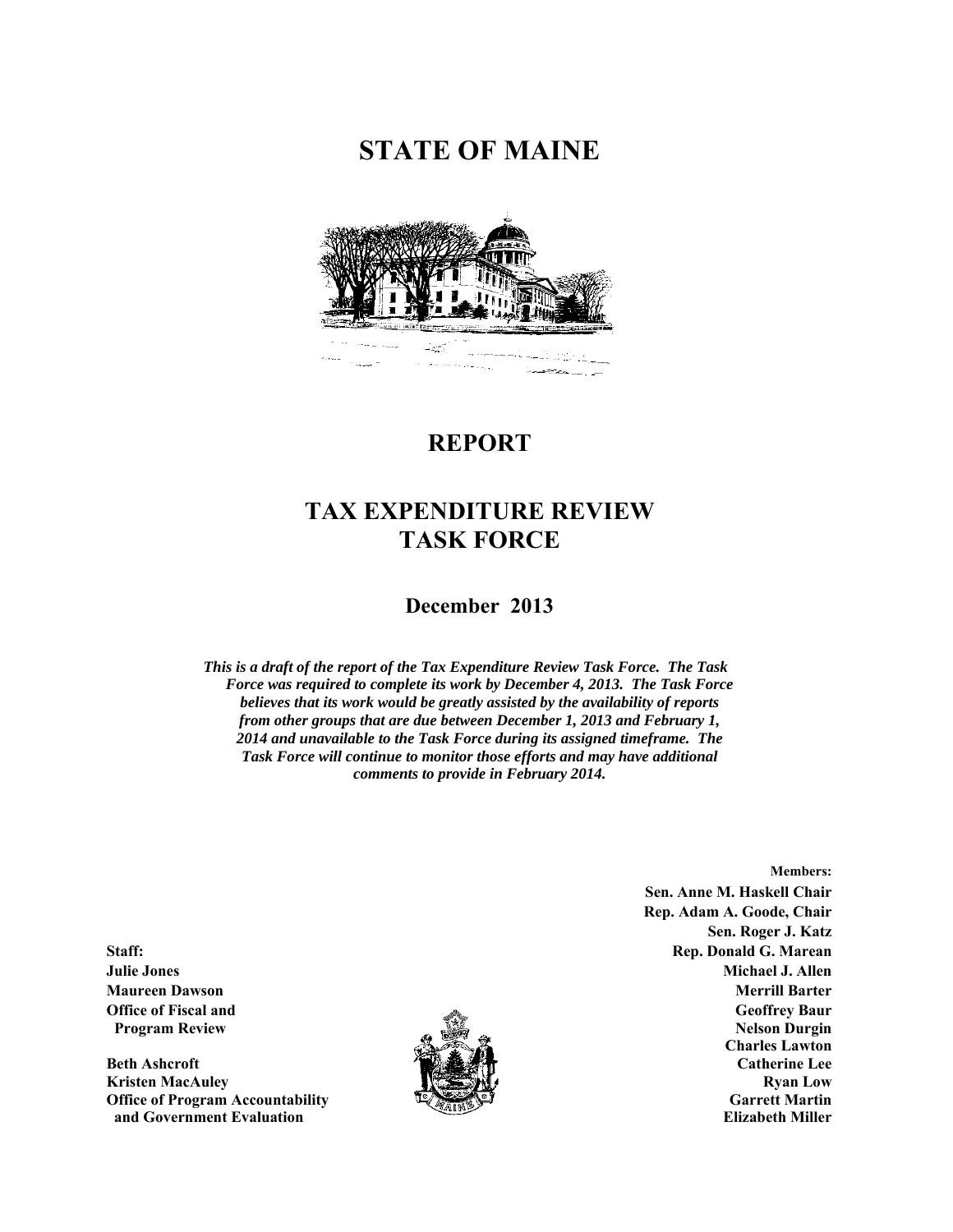## TAX EXPENDITURE REVIEW TASK FORCE REPORT

## TABLE OF CONTENTS

| <b>Executive Summary</b> |                                                    |                                                                               | $\mathbf{i}$   |
|--------------------------|----------------------------------------------------|-------------------------------------------------------------------------------|----------------|
| I.                       | Background<br>$\mathbf{1}$                         |                                                                               |                |
|                          | A.                                                 | Creation of the Task Force                                                    | $\mathbf{1}$   |
|                          | <b>B.</b>                                          | Membership                                                                    | $\overline{2}$ |
| II.                      |                                                    | Framework of tax expenditure review                                           | 2              |
|                          | A.                                                 | Joint Standing Committee on Taxation                                          | $\overline{2}$ |
|                          | <b>B.</b>                                          | <b>Budget process</b>                                                         | 3              |
|                          | $\mathcal{C}$ .                                    | Economic development incentives                                               | 3              |
| III.                     | Related legislative initiatives currently underway |                                                                               | $\overline{4}$ |
|                          | A.                                                 | Government Oversight Committee special project on tax<br>expenditure programs | 5              |
|                          | <b>B.</b>                                          | <b>BETR/BETE Task Force</b>                                                   | 5              |
|                          | $\mathcal{C}$ .                                    | Nonprofit Tax Review Task Force                                               | 6              |
| IV.                      | Activities of the Task Force                       |                                                                               | 6              |
| V.                       | A.<br><b>B.</b>                                    | Recommendations<br>Process for On-Going Evaluation<br>General Fund savings    | 7<br>7<br>9    |
| A.                       | Appendices                                         |                                                                               |                |
|                          | Legislation establishing the Task Force            |                                                                               |                |

- B. Members of the Task Force
- C. Outline of process for ongoing evaluation of tax expenditures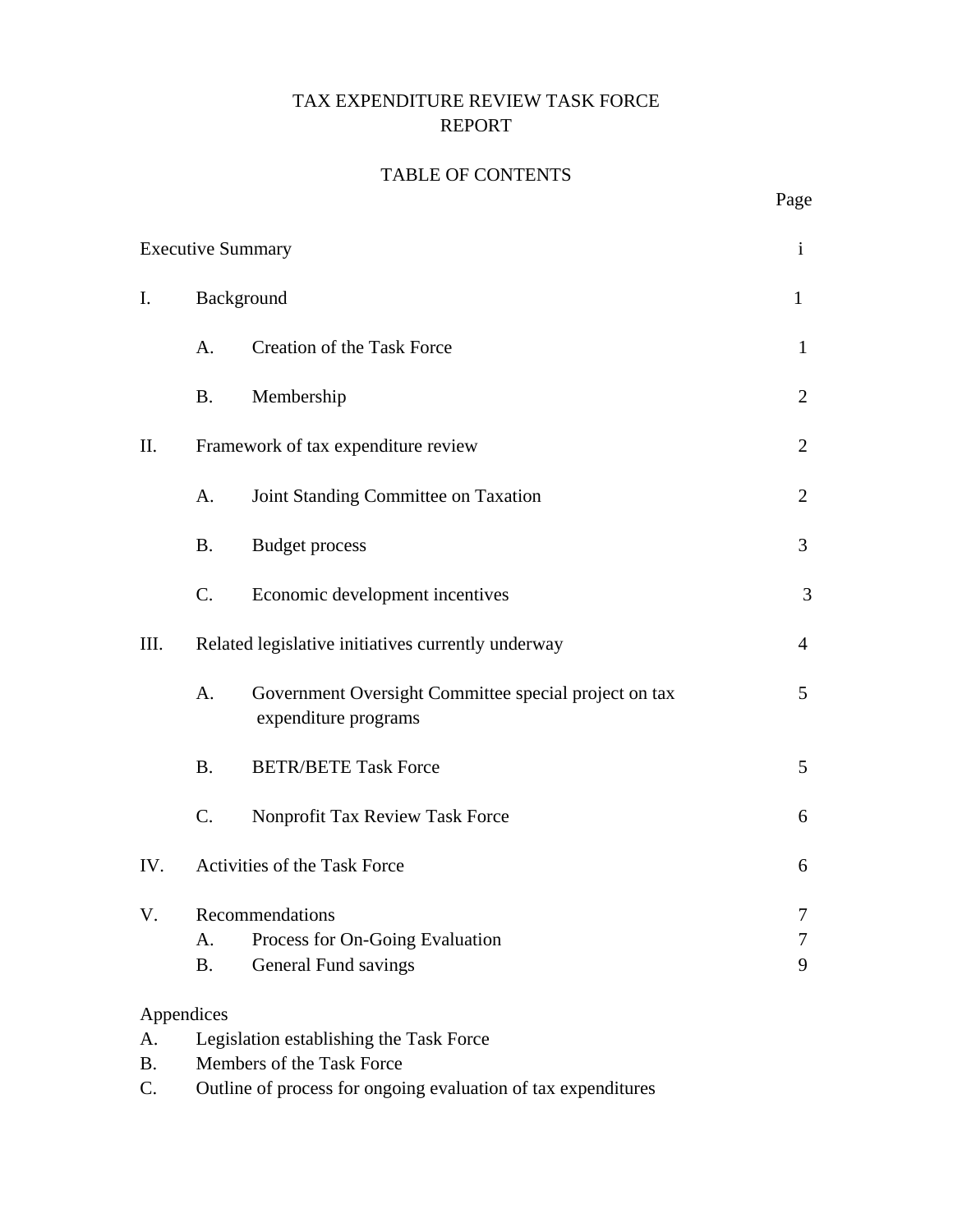### **EXECUTIVE SUMMARY**

#### **Background**

 The Tax Expenditure Review Task Force was created in Public Law 2013, chapter 368, Part S. The Task Force was directed to examine and evaluate tax expenditures under Maine law, review the procedures used to evaluate tax expenditures in other states and identify best practices in tax expenditure review, develop a process for on-going evaluation of tax expenditures and recommend the repeal or reduction of tax expenditures to achieve a savings of at least \$40,000,000 in fiscal year 2014-15. The legislation creating the Task Force also provided that if legislation generating an increase in budgeted General Fund revenue of at least \$40,000,000 was not enacted into law before July 1, 2014, the amount transferred from the Local Government Fund to the General Fund for state and local revenue sharing in fiscal year 2014-15 would be decreased by \$40,000,000.

 The Task Force was directed to submit a report of its findings and recommendations and implementing legislation to the Joint Standing Committee on Appropriations and Financial Affairs by December 4, 2013. The committee was authorized to submit legislation to the Second Regular Session of the  $126<sup>th</sup>$  Legislature.

 The Task Force was composed of 13 members, including 4 legislators and 8 members of the public selected by the President of the Senate and the Speaker of the House and the Commissioner of Administrative and Financial Services, or the commissioner's designee. Senator Anne M. Haskell and Rep. Adam A. Goode were designated as chairs of the Task Force.

#### **Framework of tax expenditure review**

 Maine law currently provides several different processes for review of tax expenditures. The term is generally defined to include provisions of Maine tax laws that reduce state revenues through the allowance of an exclusion, exemption or deduction or a credit, preferential rate of tax or deferral of tax liability. Ongoing reviews are conducted by the Joint Standing Committee on Taxation in response to the biennial tax expenditure report prepared by Maine Revenue Services, by the Joint Standing Committee on Appropriations and Financial Affairs in considering the tax expenditure information required to be submitted by the executive branch as part of the biennial budget process and through periodic reviews of economic development incentives pursuant to contracts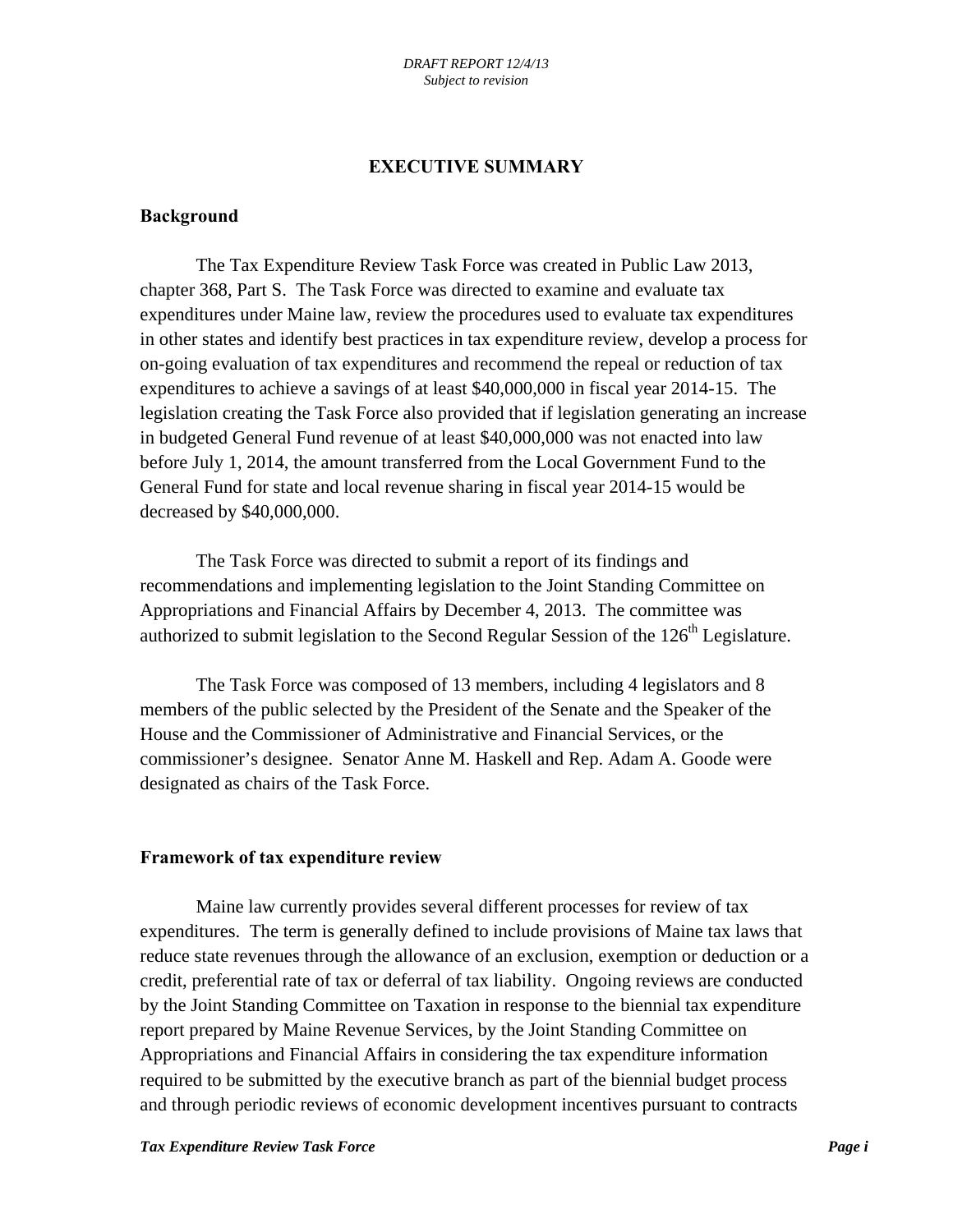by the Department of Economic and Community Development and other executive and legislative branch entities.

### **Other current activities**

 The Task Force worked on a parallel course with separate Task Forces established during the First Regular Session to recommend a process for transition of the BETR program to the BETE program and to identify options for imposing an assessment on nonprofit entities benefiting from tax exemptions. In addition, by the time the Task Force was appointed, the Office of Program Evaluation and Government Accountability (OPEGA) was already working on developing a proposal for ongoing legislative review of tax expenditure programs as required by a special project assigned to OPEGA by the Legislature's Government Oversight Committee (GOC). OPEGA kept the Task Force informed of GOC activities and sought input from the Task Force on key elements in designing a reasonable, efficient and effective process. That work continues.

### **Activities of the Task Force**

 The Tax Expenditure Review Task Force met 6 times. The Task Force monitored the work of groups working on a parallel course on issues related to the review of tax expenditures. The Task Force received presentations from staff of the Office of Program Evaluation and Government Accountability and the Pew Center on the States under the auspices of Pew Charitable Trusts regarding the experiences of Maine and other states in the evaluation of tax expenditures. The Task Force reviewed tax expenditure review spreadsheets developed by the OPEGA based on the Maine Revenue Services State Tax Expenditure Report and narrowed its focus to those expenditures for which repeal or adjustment might meet the obligation of the Task Force to identify \$40,000,000 in General Fund savings in fiscal year 2014-15. The Task Force received additional information from Maine Revenue Services regarding particular aspects of individual tax expenditures under review. The Task Force devoted a portion of one of its meetings to a public comment period and received many useful suggestions from invited participants as well as other members of the public.

 The Task Force emphasizes that the development of a process for independent evaluation of tax expenditures is necessary in order to permit an effective evaluation by the Legislature of tax expenditures. The lack of an effective process has stood in the way of many previous attempts to complete this important work. The Task Force dedicated a substantial portion of its activities to discussions with OPEGA and the Pew Center and its monitoring of the work of the Government Oversight Committee in the design of an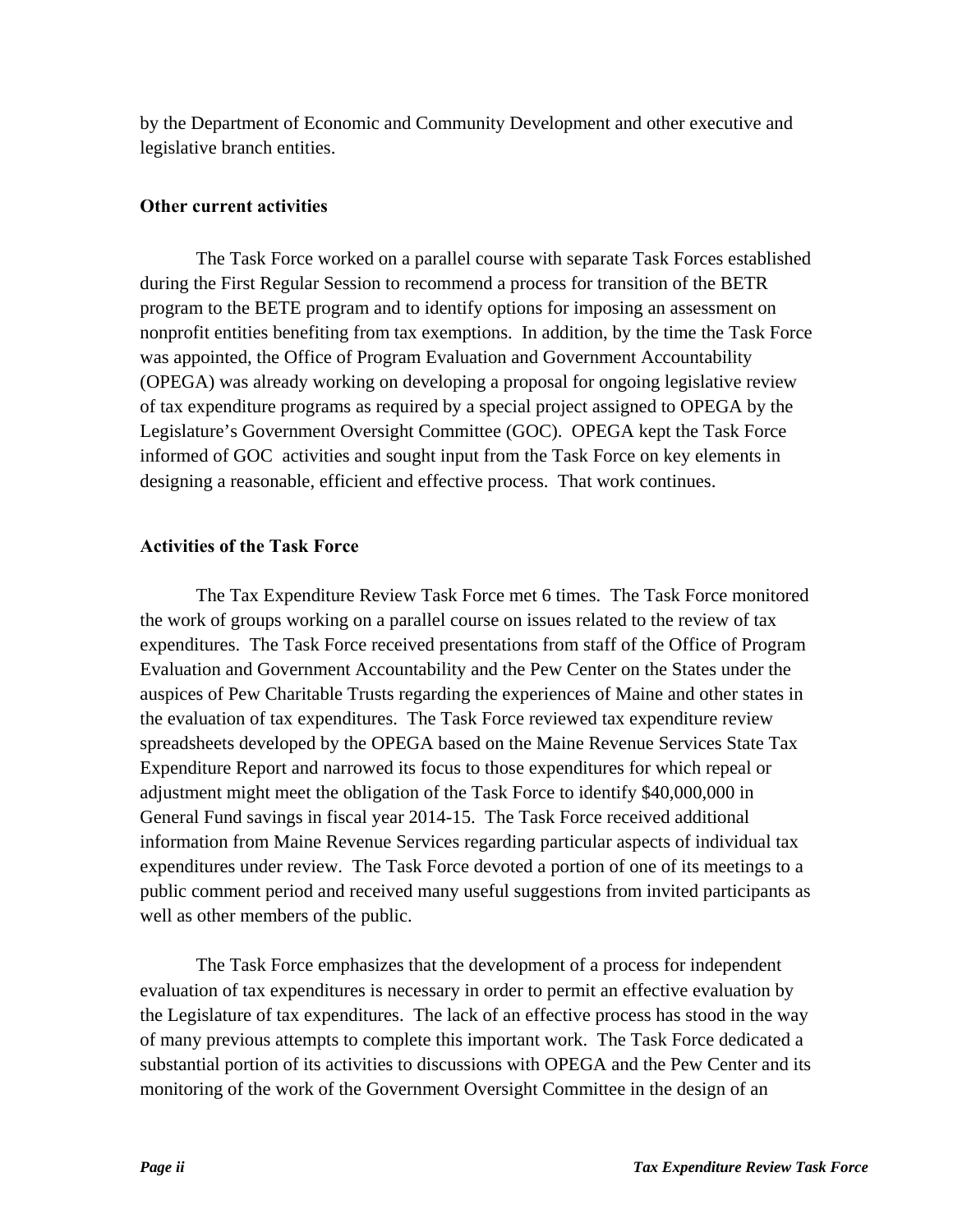evaluation process and believes this effort to be one of its most important accomplishments.

### **Recommendations:**

- *1. On-going evaluation process. The Task Force recommends that the Joint Standing Committee on Appropriations and Financial Affairs continue work with OPEGA, the Government Oversight Committee and the Joint Standing Committee on Taxation in the development of an ongoing process for evaluation of tax expenditures and report out legislation to implement this process to the Second Regular Session of the 126th Legislature.*
- *2. General Fund savings. The Task Force recommends that the Appropriations Committee consider the following modifications of tax expenditures:* 
	- *a. Amend the income tax law to provide nonconformity with federal income tax election of LIFO inventory accounting (\$10M);*
	- *b. Use funds in the Tax Relief Fund (\$4M);*
	- *c. Amend the BETR program to provide that property first placed in service on or after April 1, 2014 at a retail sales facility not be eligible for reimbursement of property taxes (\$1M to \$3M);*

## *d. Explore sales tax modifications on:*

- *i. treatment of the taxation of sales of lodging through online travel companies ; and*
- *ii. treatment of sales of online digital streaming of video and audio media;*
- *e. Cap the historic rehabilitation income tax credit at \$5M in fiscal year 2015 (\$2.9M);*
- *f. Restore the original 12-year eligibility term under the BETR program;*
- *g. Eliminate the Pine Tree Development Zone income tax credit for future entrants to the Pine Tree Zone program (\$3.3M);*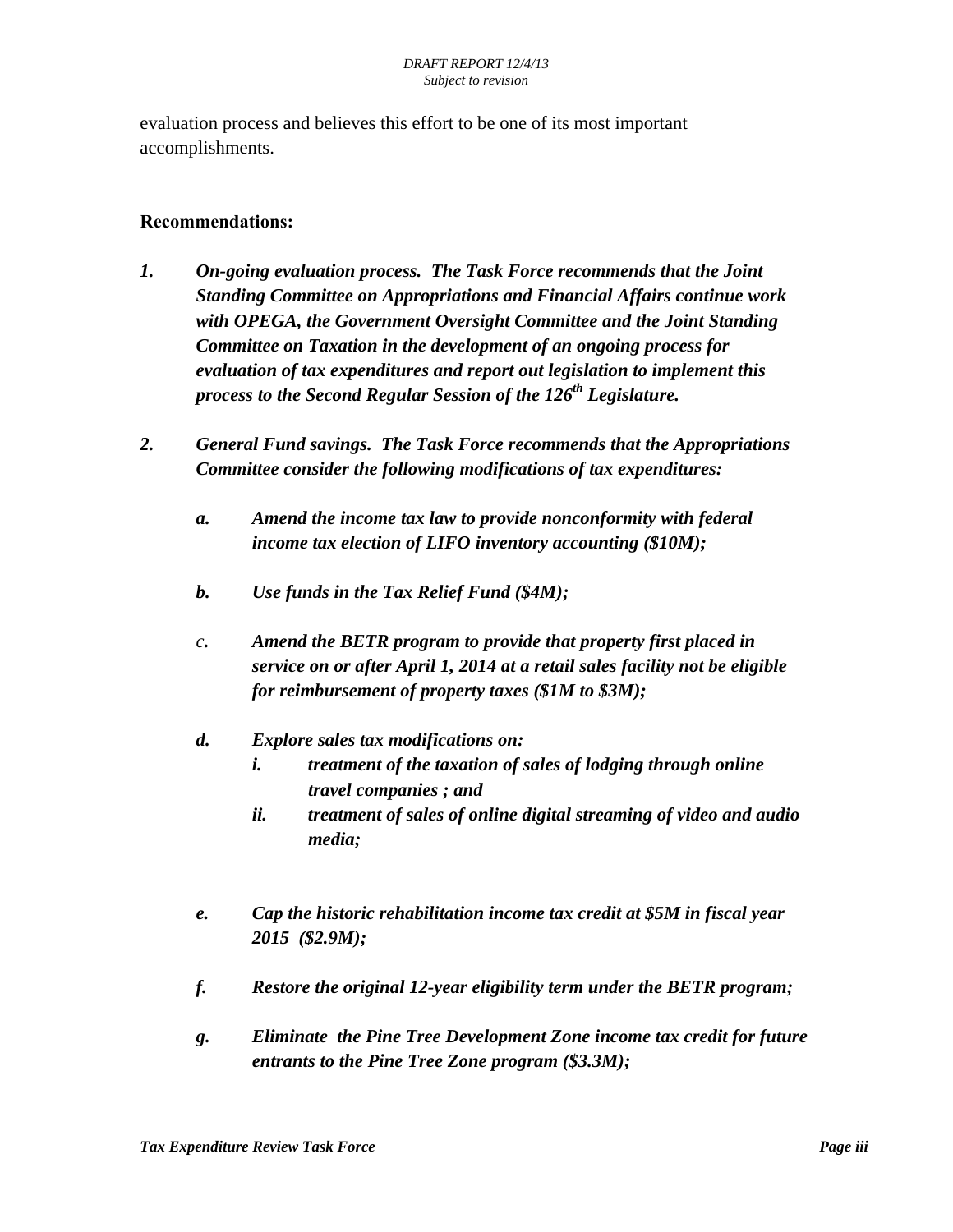- *h. Eliminate certain research and technology income tax credits* 
	- *Research expense credit (\$0.8M)*
	- *Supercredit for substantially increased research and development (\$4.0M)*
	- *High-technology investment tax credit (\$1.0M);*
- *i. Change treatment under the sales tax of certain vending machine sales from wholesale to retail level application. (\$0.4);*
- *j. Reduce ETIF reimbursements by 20% in fiscal year 2014-15(\$1.5M);*
- *k. Amend the income tax law to cap the credit for educational opportunity at 2014 levels (\$1.7M);*
- *l. Reduce sheltering of income from taxation through use of "tax havens" (\$?).*
- *3. Additional recommendations regarding expansion of the sales tax to certain services* 
	- *a. Amusement, recreation and entertainment services (\$22.6M);*
	- *b. Other service expansion:* 
		- *i. Basic cable and satellite TV services (\$4.4M);*
		- *ii. Certain personal care services (\$22M);*
		- *iii. Trust fiduciary and custody services (\$2.3M);*
		- *iv. Other direct commissions (\$3.5M).*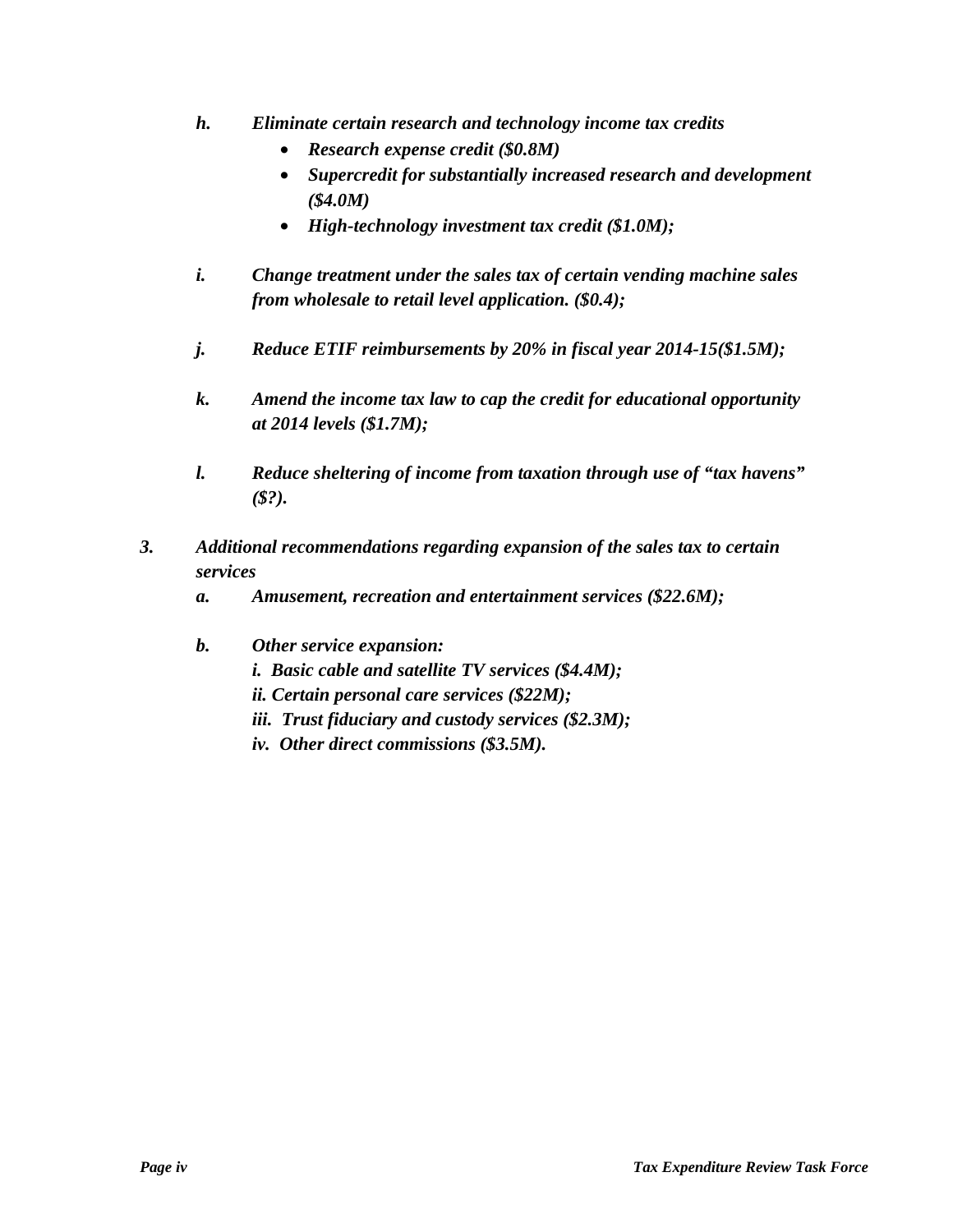## **REPORT**

#### **I. Background**

#### **A. Creation of the Task Force**

 The Tax Expenditure Review Task Force was created in Public Law 2013, chapter 368, Part  $S<sup>1</sup>$ . The Task Force was directed to :

- *1. Examine tax expenditures as defined in the Maine Revised Statutes, Title 36, section 199-A and evaluate specific tax expenditures that provide a direct benefit to business as a catalyst for economic growth or that exempt property from municipal taxation;*
- *2. Review best practices and standardized criteria used by other states for measuring the effectiveness of tax expenditures;*
- *3. Determine the purpose of each tax expenditure identified by the task force for evaluation and the data required to measure the economic impact of each tax expenditure, including, but not limited to, revenue loss compared to economic gain, jobs created or retained and administrative burden for taxpayers and the State;*
- *4. Prioritize tax expenditures and give highest priority to those tax expenditures that reduce the tax burden on necessities of life, that avoid pyramiding of taxes or that are essential to Maine's economic growth and job creation;*
- *5. Develop a process, including a time frame and criteria, for ongoing evaluation of tax expenditures that may include the establishment of an independent commission, tax expenditure budgets, tax expenditure caps and sunset reviews; and*
- *6. Recommend the repeal or reduction of tax expenditures to achieve a savings of at least \$40,000,000.*

*PL 2013, c. 368, §S-52*

 The legislation creating the Task Force also provided that if legislation was not enacted into law before July 1, 2014 generating an increase in budgeted General Fund revenue of at least \$40,000,000 in fiscal year 2014-15, the amount transferred from statemunicipal revenue sharing to the General Fund in fiscal year 2014-15 would be increased by \$40,000,000 thereby reducing revenue sharing by that amount.

 $\overline{\phantom{a}}$ 

<sup>&</sup>lt;sup>1</sup> See Appendix A.

<sup>&</sup>lt;sup>2</sup> 5 MRSA §199-A, subsection 2 defines "tax expenditure:

**<sup>2.</sup> Tax expenditure.** "Tax expenditure" means any provision of state law that results in the reduction of tax revenue due to special exclusions, exemptions, deductions, credits, preferential rates or deferral of tax liability.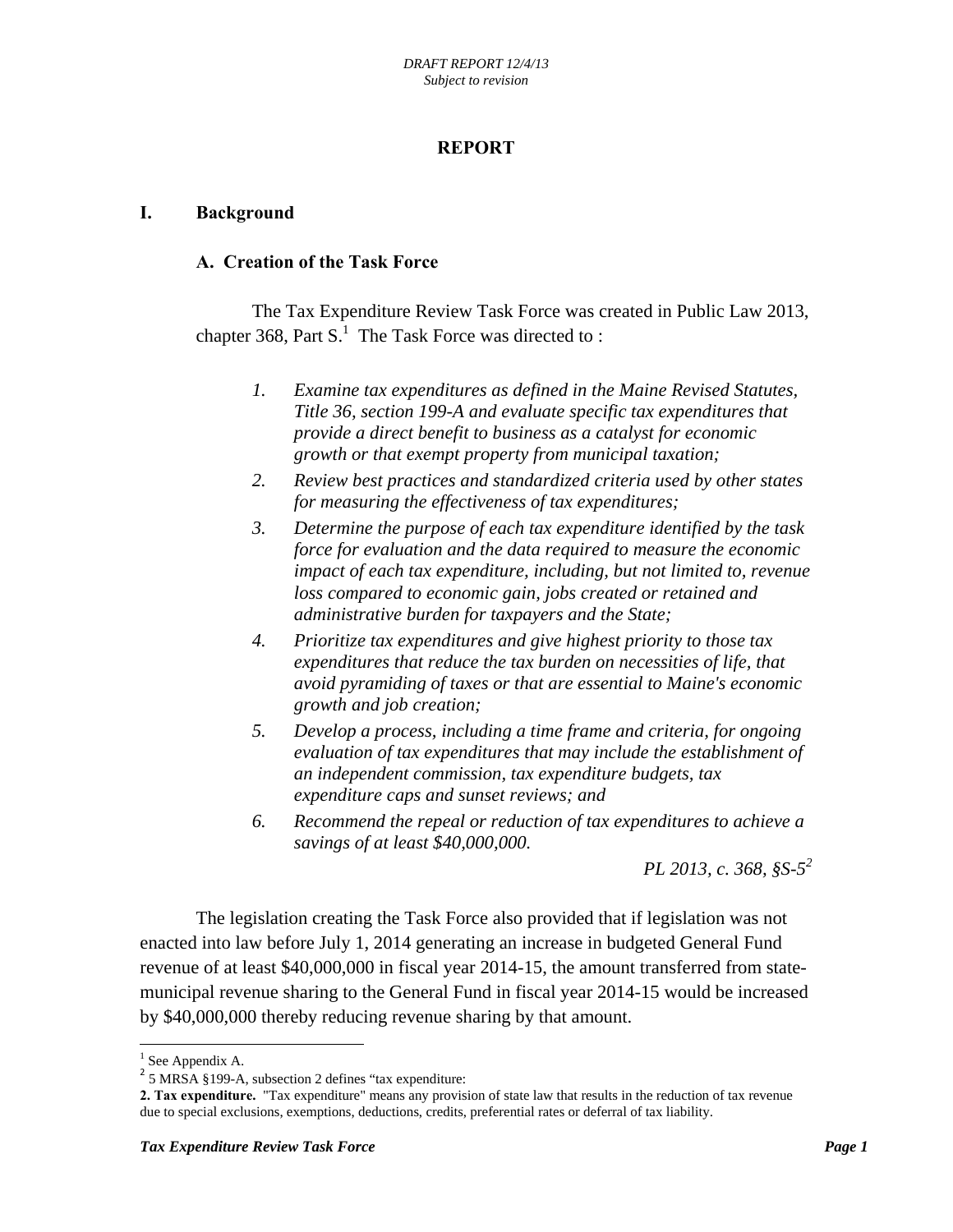The task force submits this report to Joint Standing Committee on Appropriations and Financial Affairs pursuant to its charge. The task force wishes the Appropriations Committee to know that its charge has been a difficult and unpopular one, but the members struggled mightily and in good faith to carry it out. The recommendations of the task force reflect serious debate and consideration, albeit in the absence of adequate data on which to base them. The members used available data and applied their judgment in an effort to be fair and protect the interests of all Mainers. While the task force recognizes that repealing or reducing tax incentives will have a negative impact on those taxpayers affected, the members also recognize that our task is to achieve budget savings, and that task will always involve a negative impact on some individual or group.

#### **B. Membership**

 The Task Force was composed of 13 members, including 4 legislators and 8 members of the public selected by the President of the Senate and the Speaker of the House and the Commissioner of Administrative and Financial Services, or the commissioner's designee. The members of the Task Force can be found in Appendix B. Senator Anne M. Haskell and Rep. Adam A. Goode were designated as chairs of the Task Force.

 The Task Force received staff assistance from legislative staff in the Office of Fiscal and Program Review and the Office of Program Evaluation and Government Accountability.

#### **II. Framework of tax expenditure review**

 Maine law currently provides several different processes for review of tax expenditures. The term is generally defined to include provisions of Maine tax law that reduce state revenues through the allowance of an exclusion, exemption or deduction or a credit, preferential rate of tax or deferral of tax liability. Ongoing reviews are required in the following contexts.

#### **A. Joint Standing Committee on Taxation**

 The Maine Legislature recognized the importance of tax expenditures in the budget process as early as 1978. Public Law 1977, chapter 696 established a process that required the Joint Standing Committee on Taxation to undertake a 4 year rotating cycle of review and make recommendations to the Legislature regarding the retention, repeal or amendment of tax expenditures and property tax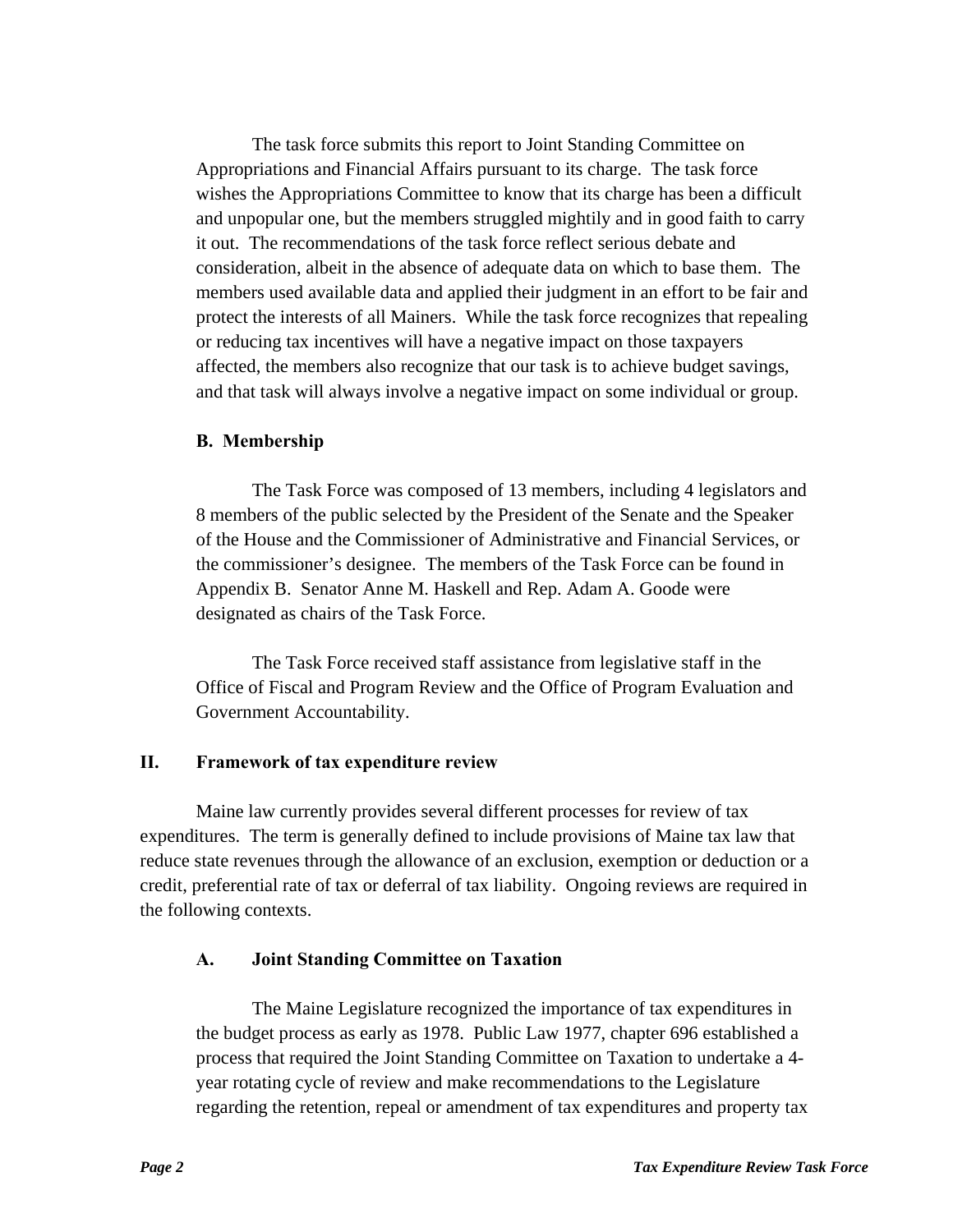exemptions. This process continued until 2002 when the law was amended to direct Maine Revenue Services to submit to the Joint Standing Committee on Taxation a biennial report regarding tax expenditures including recommendations for amendment, repeal or replacement of each expenditure during each oddnumbered year.<sup>3</sup> The committee was authorized to review the report and submit legislation to the Legislature to implement its recommendations. In evennumbered years the committee is also authorized to identify and review areas of tax policy, including tax expenditures. In the last 10 years, the committee has also conducted in-depth reviews of tax expenditures in the context of several tax reform proposals.

### **B. Budget process**

 Laws governing the submission by the Governor to the Legislature of the biennial unified budget require the inclusion within the budget document of a part identifying and describing tax expenditures and asking the Legislature whether it wishes to continue funding for those expenditures.  $4$  The list of tax expenditures and the fiscal impact of each that is provided as part of the budget process is the same as the information provided to the Legislature in the tax expenditure report required under Title 36, chapter 10. Originally the entire list of tax expenditures was included as a lettered Part in the budget bill. In recent years the Part simply includes a statement authorizing the continuation of the tax expenditures listed in the budget document.<sup>5</sup> The inclusion of the tax expenditure provisions in the budget are considered by the Joint Standing Committee on Appropriations and Financial Affairs and the Joint Standing Committee on Taxation as part of regular budget deliberations.

## **C. Economic development incentives**

 In 1998, the Legislature created a process to set in place an in-depth evaluation of certain economic development incentives including 5 incentives that were also included on the list of tax expenditures.<sup>6</sup> The Economic Development Incentive Commission (EDIC) was established to gather data, analyze the impact of identified economic development incentives on the number and quality of jobs

 $\overline{\phantom{a}}$ 3 36 MRSA c.10.

 $4$  5 MRSA §1666.

 $<sup>5</sup>$  See PL 2013, chapter 368, Part T.</sup>

 $<sup>6</sup>$  PL 1997, c. 761 included among the provisions subject to review municipal tax increment financing,</sup> employment tax increment financing, the jobs and investment income tax credit, the research expense income tax credit and the business equipment tax reimbursement program (commonly referred to as the BETR program).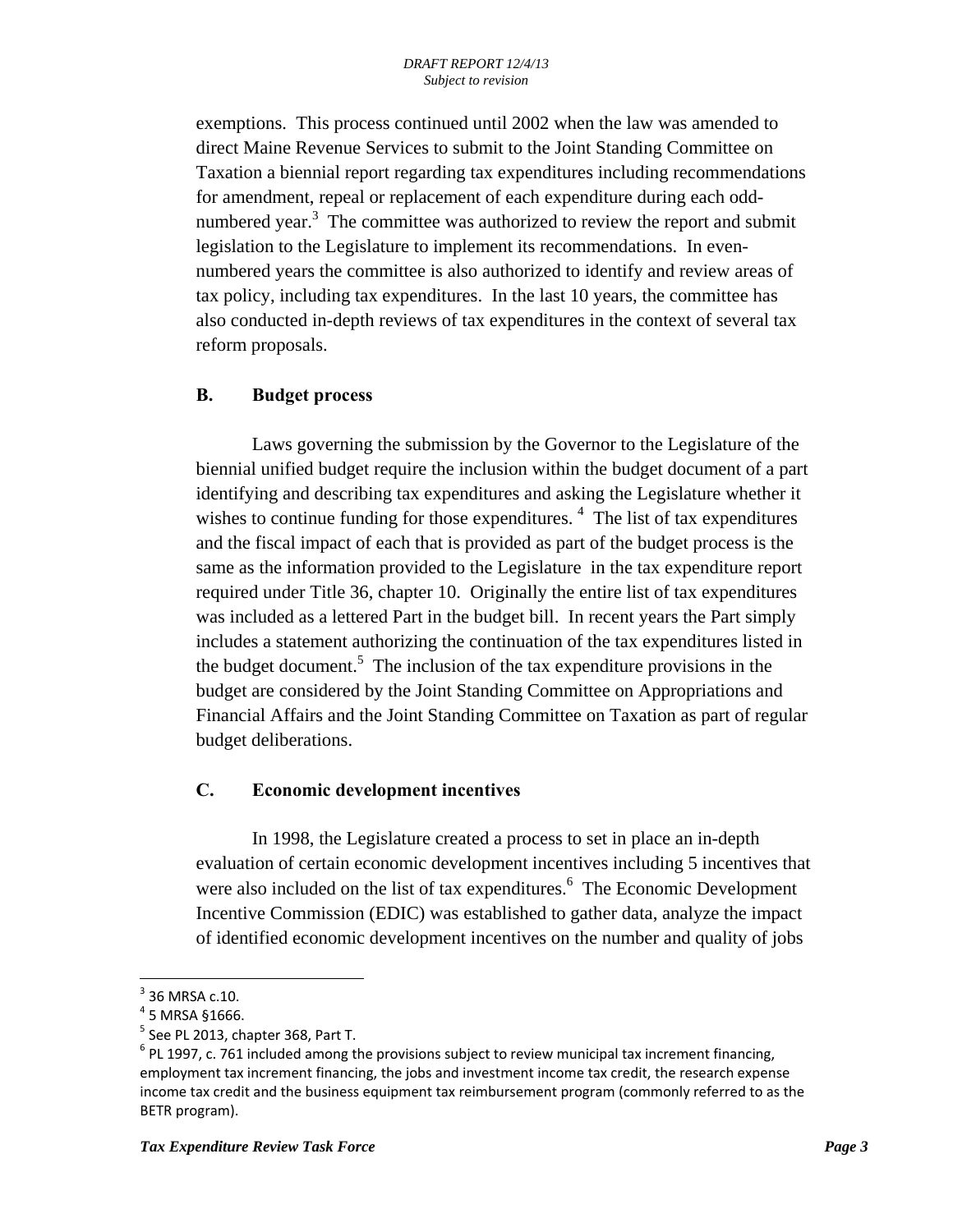created by those incentives and report biannually to the Legislature, the Governor and the Commissioner of Economic and Community Development regarding the rate of return to the State on its economic development investments. Businesses benefiting from incentives were required to report information to the Department of Economic and Community Development (DECD) annually to facilitate analysis.

 The EDIC process was unraveled and transformed over the next 10 years. The commission was repealed in 2001 pursuant to its own recommendations based on the practical difficulties involved in expecting a politically appointed body to agree on evaluation parameters and process and the lack of funding for independent analysis. The business reporting requirement was repealed in 2009 making unavailable even the minimal level of data that had been collected previously.

 In the early 2000s the Legislature focused general attention on providing incentives to spur economic development, especially in the area of research and development. In 2004 legislation was enacted requiring the Office of Innovation within DECD to contract with independent reviewers to evaluate the impact of research and development activities on economic development in the State.<sup>7</sup> Originally required every 5 years the review is now required every 2 years and is due February 1<sup>st</sup> of even-numbered years. In 2007 DECD was required to contract for a similar evaluation with regard to certain tax expenditures and other programs identified in statute and by the department as having an impact on economic development. Funding for the evaluation was problematic; however, in 2013 sufficient funding was identified to contract for the evaluation, and a report to the Legislature is anticipated February 1, 2014.<sup>8</sup>

### **III. Related legislative initiatives currently underway**

 In addition to the establishment of the Tax Expenditure Review Task Force, the Legislature initiated several other interim studies that have an impact on the work of the Task Force. The Task Force has followed the work of these groups and taken into consideration the direction of their work. These efforts include the following.

### **A. Government Oversight Committee Special Project on Tax Expenditure Programs.**

 7 5 MRSA §13107.

 $^8$  5 MRSA §13056-A.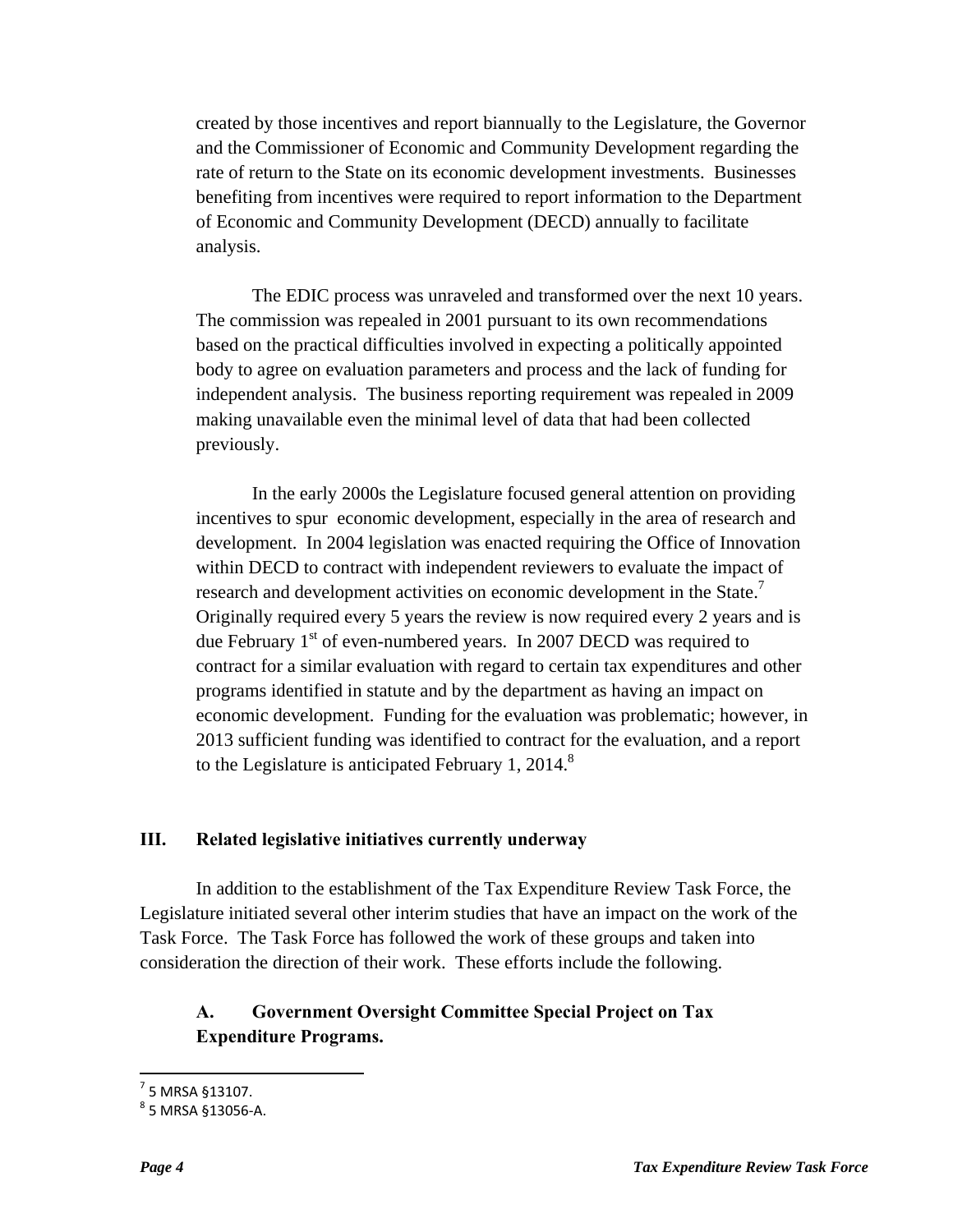By the time the task force was appointed the Office of Program Evaluation and Government Accountability (OPEGA) was already working on developing a proposal for ongoing legislative review of tax expenditure programs as required by a special project assigned to OPEGA by the Legislature's Government Oversight Committee (GOC). OPEGA was also already drawing on the expertise of the Pew Center on the States in developing a proposed process. Consequently, the Task Force has drawn on the work and expertise of OPEGA and the Pew Center in addressing the portion of its duties related to developing an ongoing legislative review process.

 OPEGA has kept the Task Force apprised of the status of its work and involved in the development of its proposal. OPEGA sought input from the Task Force on key elements in designing a reasonable, efficient and effective process. For example, the Task Force served as a forum for discussion and guidance on which entities were most appropriate for particular roles and responsibilities under the proposed legislative review process. OPEGA shared the Task Force's input with the Government Oversight Committee in the course of also seeking that Committee's input on the process design of an evaluation process.

 OPEGA, with assistance from the Pew Center, has incorporated the input from the Task Force and the GOC in designing a proposed process for ongoing legislative review of tax expenditures, and has drafted the outline of a bill to establish this process. A preliminary draft of an outline of a bill is included as Appendix C. Further refinements may be developed over the next few months as the work of the GOC is this area continues.

#### **B. BETR/BETE Task Force**

 Public Law 2013, chapter 368, section K-2 required the Commissioner of Administrative and Financial Services to convene a task force to study the most efficient and economical way to transition the Business Equipment Tax Reimbursement (BETR) program providing state reimbursement for property taxes on certain business equipment to the Business Equipment Tax Exemption (BETE) program providing a local property tax exemption. A transition proposal contained in the Governor's budget was deemed to require further analysis to address identified complications.

 Because the BETR and BETE programs are significant components of the tax expenditure environment, the Tax Expenditure Task Force has followed the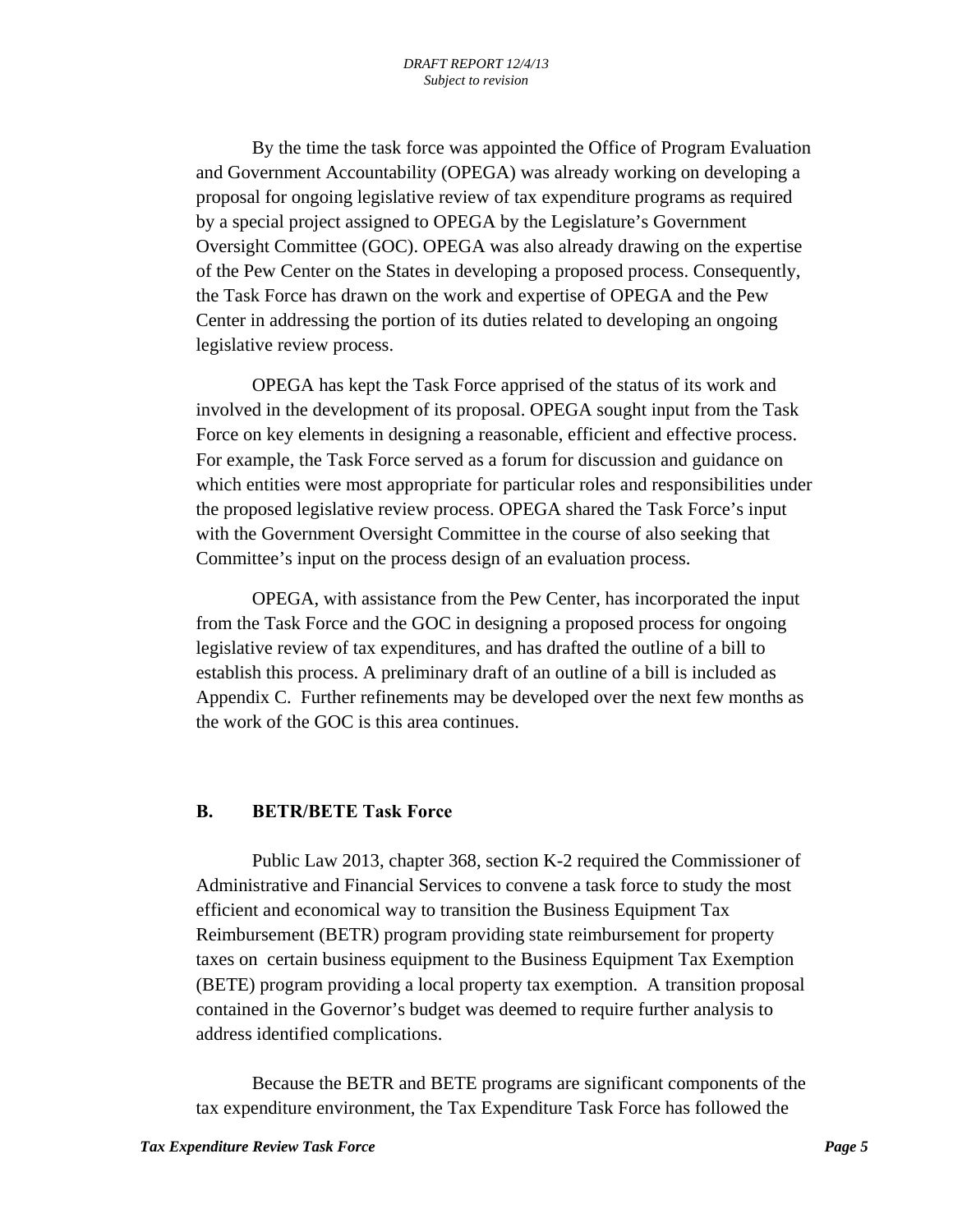work of the BETR/BETE task force. Given that the BETR/BETE task force appears to be focusing on the transition process rather than the retention or modification of the programs, the Tax Expenditure Review Task Force has maintained those programs within its purview.

 The BETR/BETE task force is required to submit a report and recommended legislation to the Joint Standing Committee on Taxation by December 1, 2013. The Committee is authorized to submit a bill related to the subject matter to the Second Regular Session.

### **C. Nonprofit Tax Review Task Force**

 Public Law 2013, chapter 368, Part AA required the Commissioner of Administrative and Financial Services to convene the Nonprofit Tax Review Task Force to evaluate the potential for imposing a temporary assessment on certain nonprofit organizations that would generate approximately \$100,000,000 in annual revenue and to examine how other states and municipalities require services charges or payments in lieu of taxes from owners of property that is exempt from property taxes. In addition to examining a process and parameters for such an assessment, the task force was directed to recommend a process to transfer the revenue from the assessment to municipalities. Given that the direction of the nonprofit task force appears to be focused on the impact of property tax exemptions, the Tax Expenditure Review Task Force maintained within its purview, sales tax expenditures that benefit nonprofit organizations.

 The Nonprofit Tax Review Task Force is required to submit a report and recommended legislation to the Joint Standing Committee on Appropriations and Financial Affairs and the Joint Standing Committee on Taxation by December 1, 2013. The Appropriations Committee is authorized to submit a bill related to the subject matter to the Second Regular Session.

### **IV. Activities of the Task Force**

The Tax Expenditure Review Task Force met 6 times.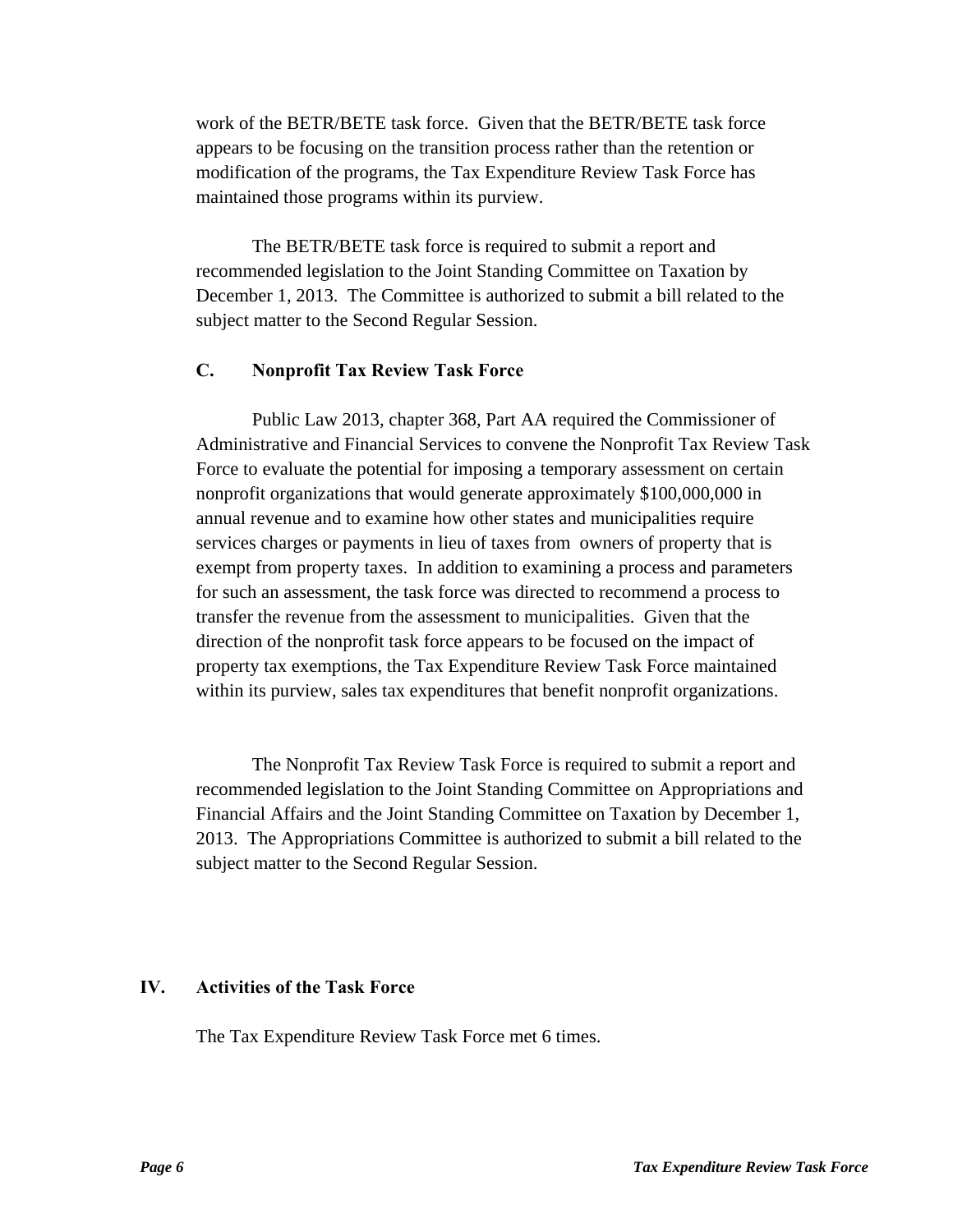The task force reviewed reports of the work of the Government Oversight Committee in the development of an on-going process for evaluation of tax expenditures and received presentations from staff of the Office of Program Evaluation and Government Accountability and the Pew Charitable Trusts regarding the experiences of Maine and other states in the evaluation of tax expenditures. The task force reviewed tax expenditure review spreadsheets developed by the OPEGA based on the Maine Revenue Services State Tax Expenditure Report and narrowed its focus to those expenditures for which repeal or adjustments might meet the obligation of the task force to identify \$40,000,000 in General Fund savings in fiscal year 2014-15.

 The task force received additional information from Maine Revenue Services regarding particular aspects of individual tax expenditures under review. The task force invited the Commissioner of Economic and Community Development and his staff to meet with the Committee to discuss the progress of the department's contract with an independent contractor for review of certain tax expenditures and to provide insight into the department's experience with the impact of Maine's tax expenditures on business decision making. Those invitations were declined. A subsequent task force invitation to staff from Maine Revenue Services to assist the task force in the understanding and discussion of certain tax expenditures was also declined.

 The task force devoted a portion of one of its meetings to a public comment period and received many useful suggestions from invited participants as well as other members of the public.

## **V. Recommendations:**

## **A. Process for on-going evaluation**

*1. The task force recommends that the Joint Standing Committee on Appropriations and Financial Affairs continue work with OPEGA, the Government Oversight Committee and the Joint Standing Committee on Taxation in the development of an ongoing process for evaluation of tax expenditures and report out legislation to implement this process to the Second Regular Session of the 126th Legislature.* 

 The task force reviewed current and prior procedures in state government related to the evaluation of tax expenditures. Staff from OPEGA prepared detailed spreadsheets incorporating information from the most recent *Maine State*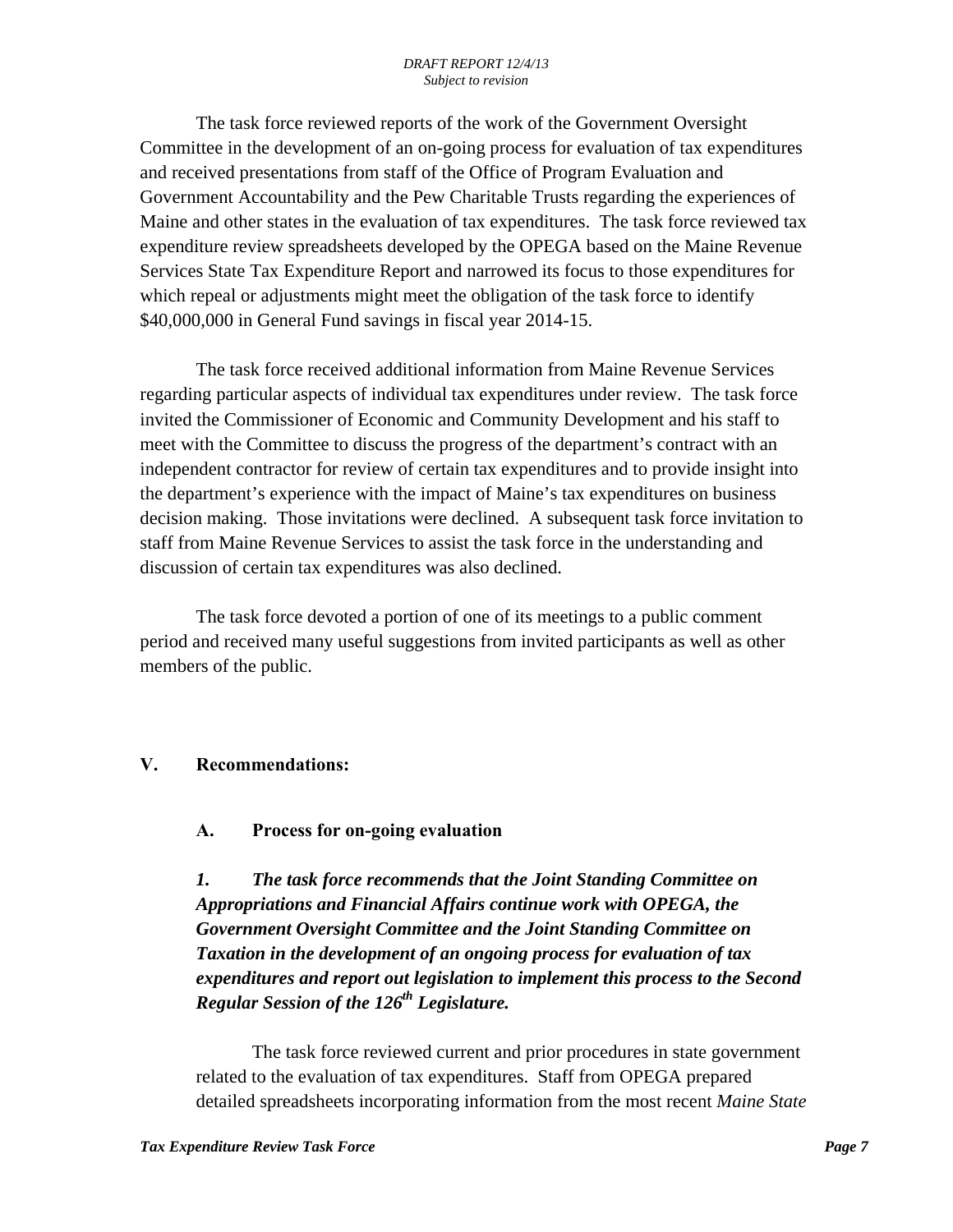*Tax Expenditure Report* of Maine Revenue Services and information developed in prior reviews by the Joint Standing Committee on Taxation. The spreadsheets contained estimated fiscal impact information as well as suggested categorization of types of tax expenditures and identification of legislative purposes. The spreadsheets contain extensive and useful information that has guided the work of the task force; however, as recognized by all, the available information contains gaps that provide a significant barrier to attempts to compare and evaluate tax expenditures at this time. Legislative purposes are not always easily identified. Information needed to evaluate the impact of tax expenditures is frequently not readily available.

 The task force received regular reports regarding the activity of the Government Oversight Committee and OPEGA in the development of a process for on-going evaluation of tax expenditures. An outline of that process can be found in Appendix C. While the process is not sufficiently developed to permit a draft of comprehensive legislation in time for its December  $4<sup>th</sup>$  reporting date, the task force has directed staff to provide a comprehensive draft to the Appropriations Committee for consideration in January.

 The task force believes that the development of a process for independent evaluation of tax expenditures is necessary in order to permit an effective evaluation of tax expenditures. The Task Force is generally supportive of the draft process that OPEGA has outlined and recommends that AFA give it serious consideration. Members of the Task Force offer the following questions for AFA's further consideration as the details of any proposed legislation are developed:

- Is the GOC the appropriate body to be approving the goals and performance metrics that will be used in evaluating tax expenditures or should it be the Taxation Committee?
- Is there enough flexibility provided in the process to allow for reviewing and evaluating a particular tax expenditure in a year other than when it is scheduled to be reviewed?
- Is there sufficient provision for coordination between OPEGA, DECD and other relevant agencies to ensure there is not duplication of effort and resources among the various ongoing evaluations that include tax expenditure programs, i.e. evaluations of economic development and research and development programs?
- What can be done within or outside this process to ensure that data and information needed to evaluate any particular tax expenditure is already being collected and available prior to when its evaluation is scheduled for, i.e.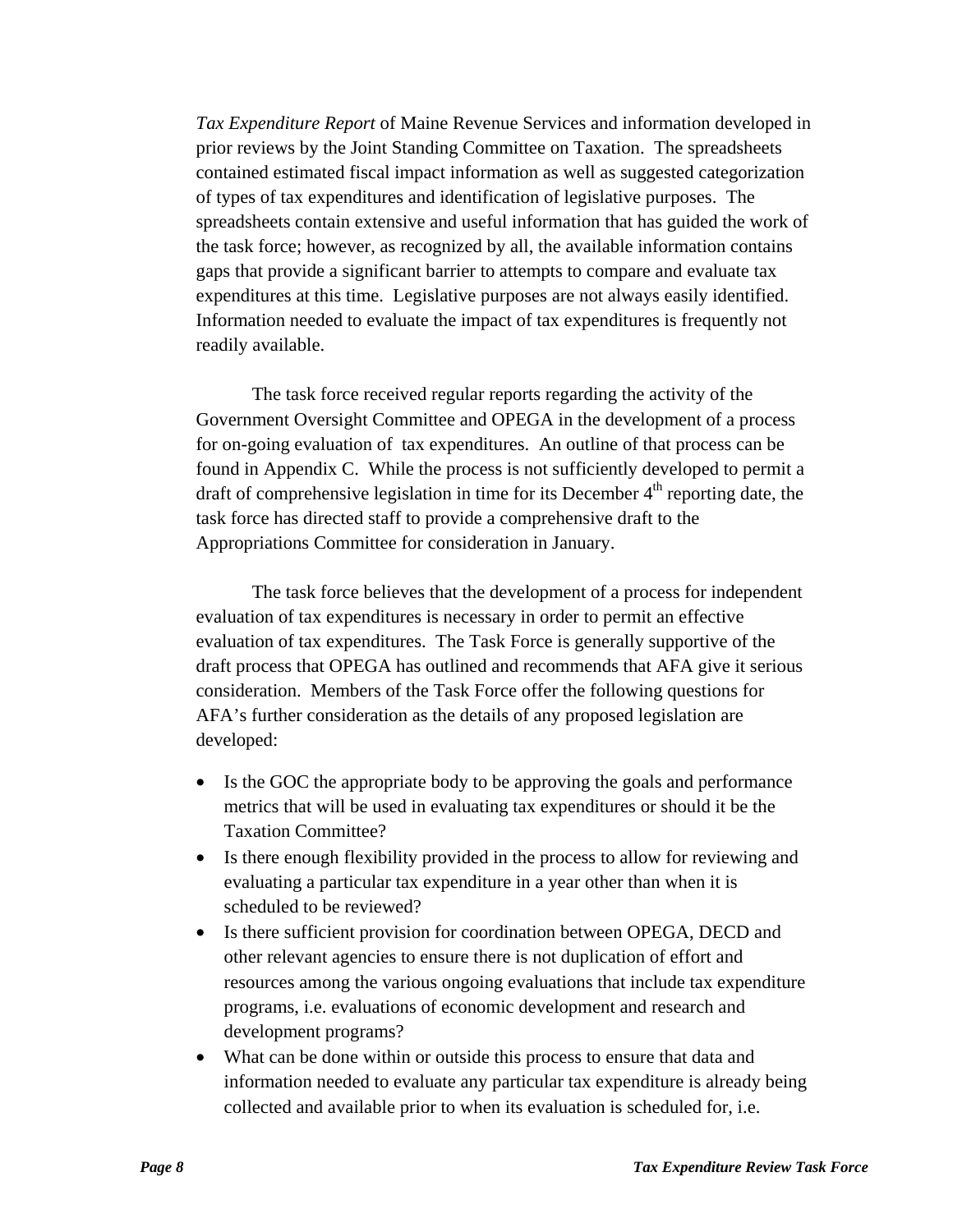should businesses be required to disclose or report certain data on a prescribed form and timeframe?

 The Task Force notes that establishing a new process for ongoing legislative review of tax expenditures will require additional resources for the entities involved in the process. As the process is currently designed, the bulk of those resources would be needed in the Office of Program Evaluation and Government Accountability. The task force does not intend for OPEGA to absorb this additional work within existing resources which would have a significant impact on the office's current capacity to respond to legislative requests and interests. An accurate estimate of the level of additional resources needed, however, has not yet been developed.

#### **B. General Fund savings**

 The most difficult part of the duties of the task force was the development of recommendations to achieve General Fund savings in fiscal year 2014-15 of at least \$40,000,000. The task force began the task of identifying additional revenues by considering all tax expenditures. It refined its review based on the considerations listed below. That process resulted in the following recommendations. The list below includes estimates of the revenue increase resulting from implementing most recommendations. There are a few recommendations for which no fiscal information was available in time for this report. It should be noted that estimates are preliminary and were based upon work that was done for the MRS tax expenditure report or preliminary estimates for previous legislation. Further analysis will be necessary to determine the actual amount of revenue that may be projected and will depend on the effective date of the legislative changes. Estimates are for a full fiscal year. Actual savings will depend upon the effective date of any changes.

 Members of the Task Force want to make it very clear that our charge was not to determine whether or not we think these tax expenditures should be eliminated. Our task was to determine that, if we are going to eliminate tax expenditures, which ones are the best to eliminate. In a perfect world, we would give tax breaks to everyone while still providing government services to everyone and manage the functions of the State with ample resources.

 To maximize the use of the time available to complete its duties, the task force excluded from its review tax expenditures having an estimated impact of less than \$250,000.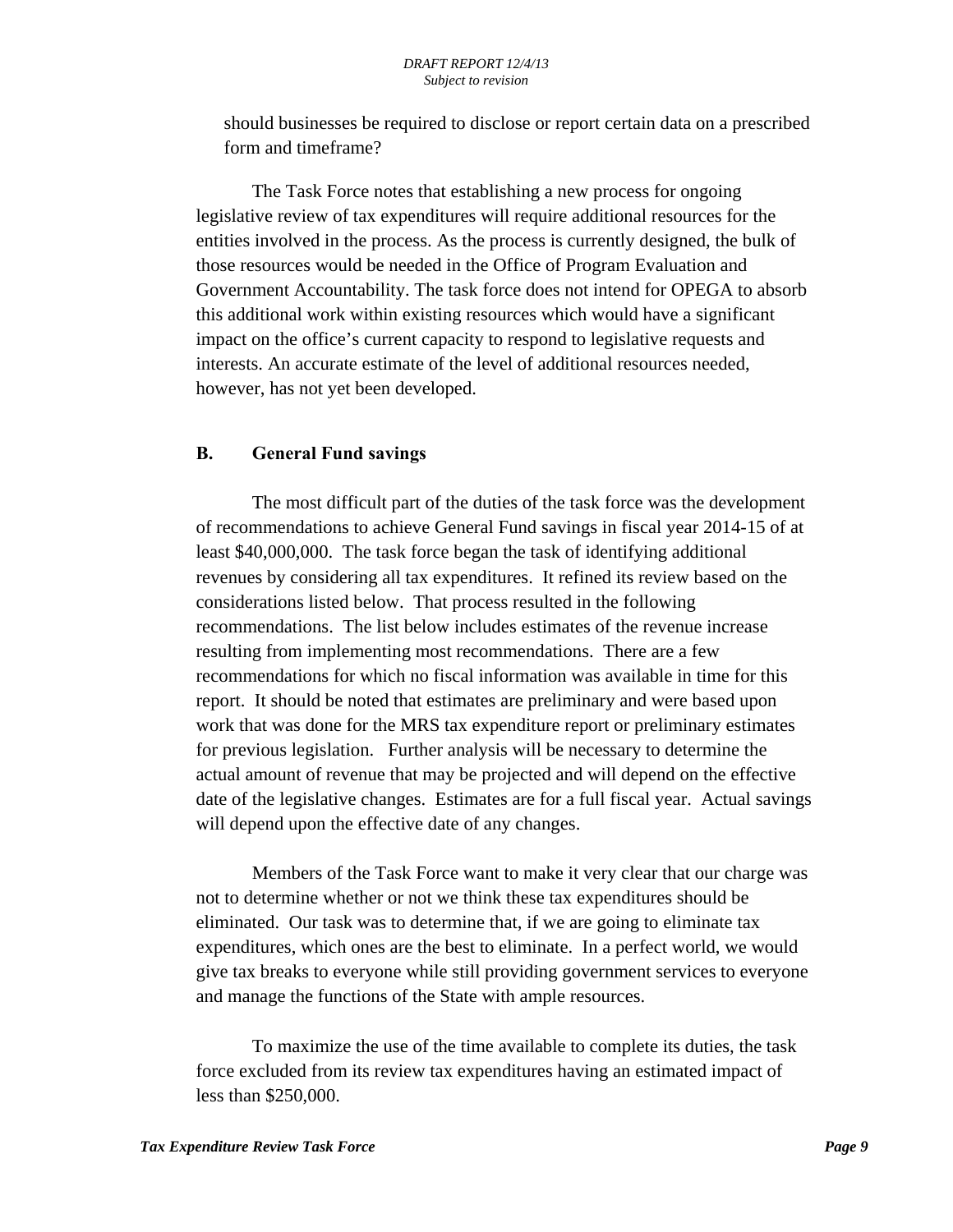The activities of the task force were conducted with recognition of the following considerations.

**1. Constraints.** The work of the task force was hindered by the following constraints.

**a. Lack of useful data.** The Task Force did not have adequate data to evaluate most tax expenditures. While the biennial MRS tax expenditure report forms an excellent starting point for review of tax expenditures, it does not in many instances contain the kind of information necessary either to evaluate the effectiveness of a tax expenditure or to provide the kind of information necessary to determine the fiscal impact of the repeal or reduction of a particular tax expenditure. Estimates of fiscal impact in the report are frequently based on economic assumptions and modeling rather than specific experience. Identifying and gathering such information is an enormous task which awaits the development of a process for on-going evaluation.

The task force had hoped to discuss with the Department of Economic and Community Development its experience with administration of some of the tax expenditures being considered by the task force, its insights on the role of tax expenditures in the promotion of economic activity in the State and the work of the independent contractor hired by the department to conduct a comprehensive evaluation of a variety of tax expenditures, among other economic development incentives. While the department responded to written questions from the task force, the task force felt the need for a conversation with the department that permitted the opportunity to explore options and ask follow-up questions. The department declined to send a representative to the meetings of the task force.

**b. Difficulty of evaluating the impact of tax expenditures on business or consumer decisions.** When a new tax expenditure or modification of an existing tax expenditure is proposed to the Legislature, claims frequently are made regarding the effectiveness of the tax expenditure in promoting job creation, increasing business investment and improving the ability of the state to attract or maintain business activity. Imposing taxes on business or consumer activity are criticized for the potential to damage the competitiveness of instate businesses and divert purchasing to out-of-state sources to avoid taxation. Reference is frequently made to the importance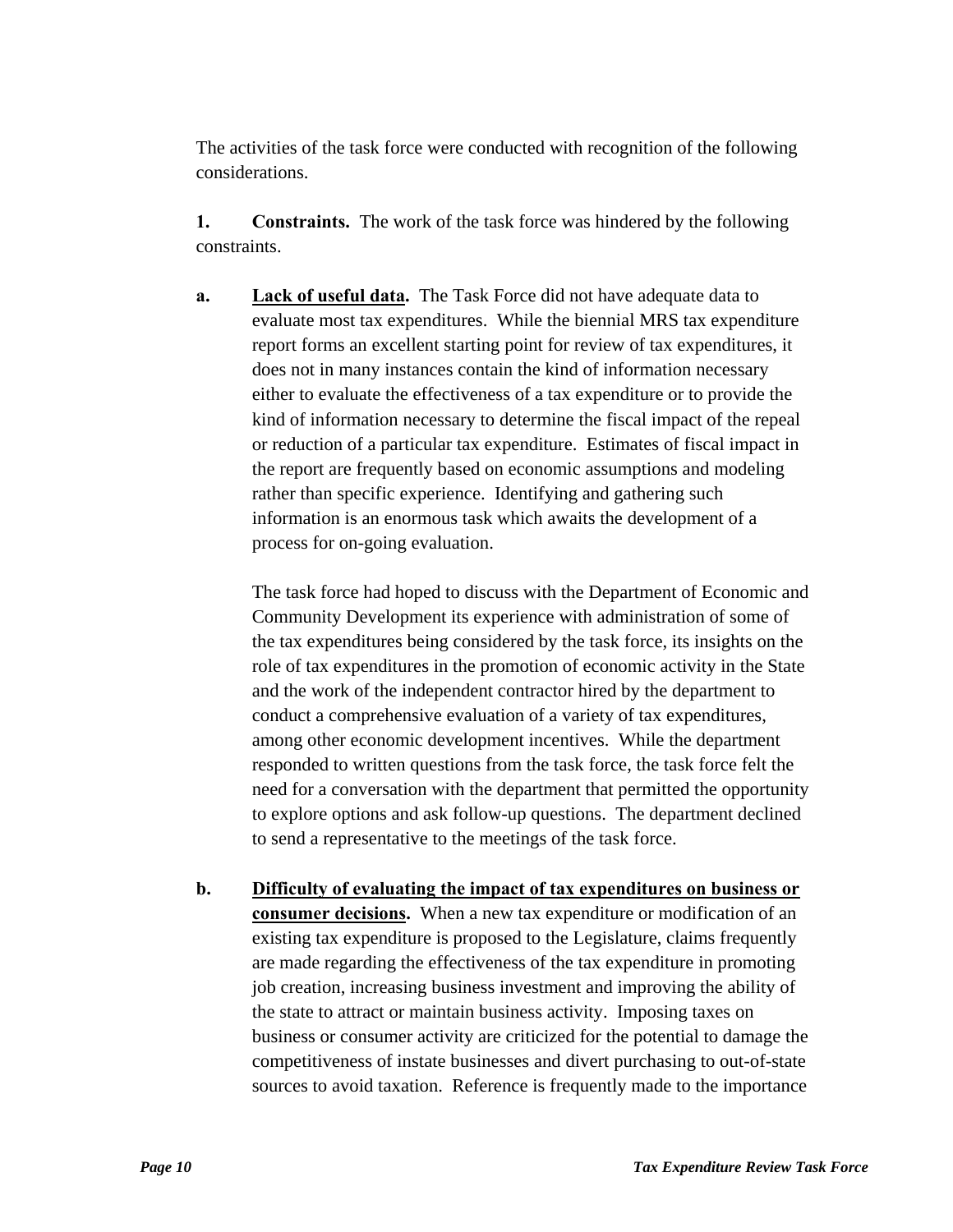to taxpayers of consistency and predictability. The Task Force does not discount any of these factor; however, they are very difficult to evaluate without extensive data and economic analysis.

**2. Additional considerations.** The recommendations of the task force should be viewed in the following context.

- **a. No choices are completely desirable.** All options to repeal or reduce tax expenditures reviewed by the task force are undesirable to at least some members of the task force; however, if the task force is to complete its duties, come choices must be made. If the Legislature does not enact General Fund savings of \$40,000,000 in fiscal year 2014-15, statemunicipal revenue sharing will be reduced by that amount which is also an undesirable result.
- **b. The task force focused on avoiding new taxes and increasing rates of existing taxes.** While some members of the task force prefer to identify revenue to fund state-municipal revenue sharing by increasing tax rates on some items such as tobacco products, beer and wine or meals and lodging, other members of the task force consider the repeal of existing exemptions and credits as a tax increase, at least for those taxpayers who were previously exempt. While not discounting those preferences, the task force attempted to walk a middle path that addresses existing exemptions and credits. The task force includes in the report options that would extend the sales tax to certain previously untaxed services. The task force does not include them as recommendations, but as options considered by the task force in case the Appropriations Committee might want to explore them. In its discussions, the task force emphasized the goals of lessening the burden of taxation on low income residents, maximizing the exportability of taxes to nonresidents and choosing services that were in large part discretionary. The task force considered whether persons not previously collecting sales tax would be required to do so. The task force also considered the work of the Legislature during the First Regular Session on **LD 1496, An Act To Modernize and Simplify the Tax Code**, sponsored by Rep. L. Gary Knight.
- **c. The role of consistency.** The task force endeavored to provide that tax changes would not affect business investment decisions that were previously made. The task force recommends, with regard to business tax expenditures, that modifications provide that the benefit of those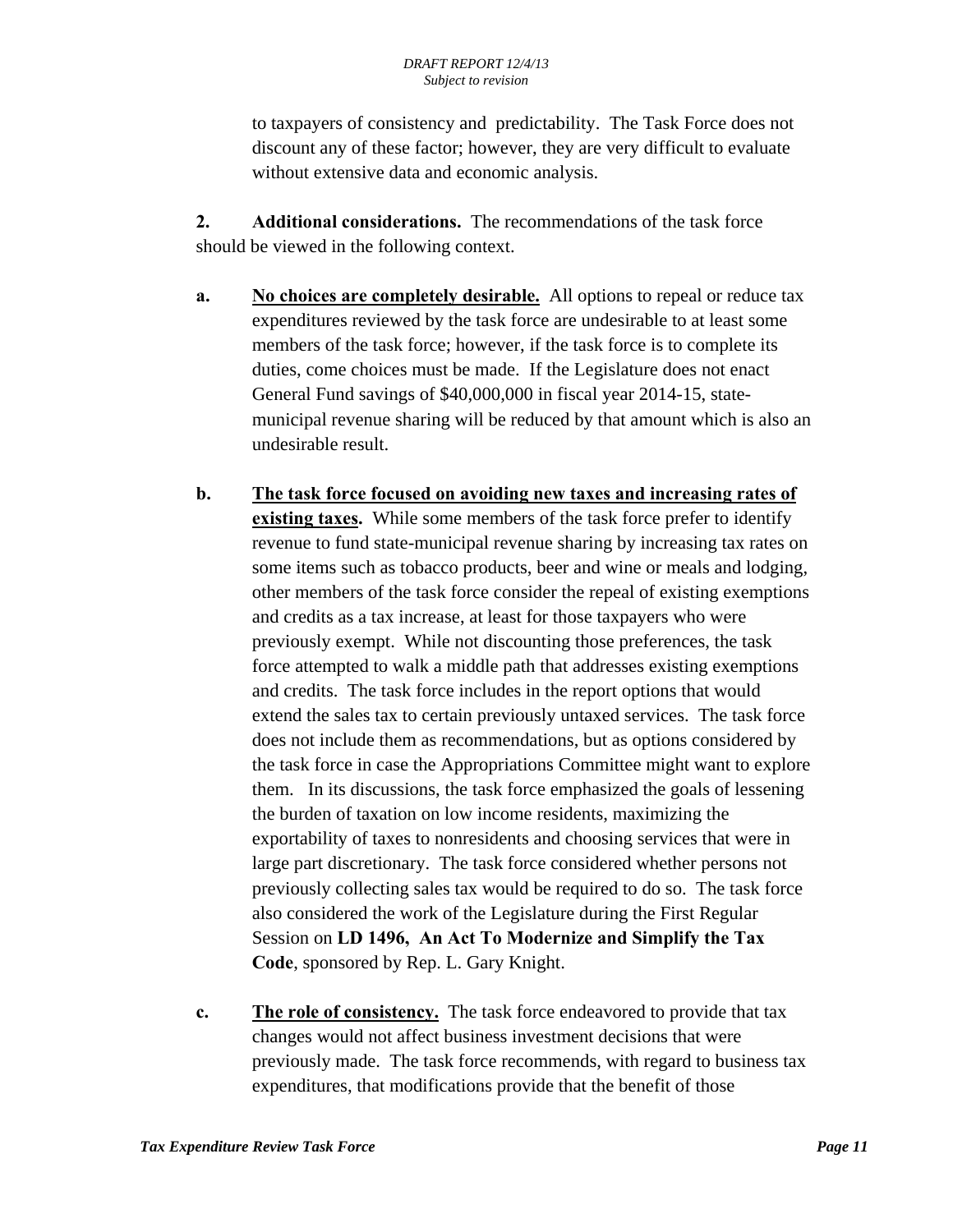expenditures be repealed or reduced prospectively, only, and permit the credits to continue to be available for investments made by businesses before the date of the modification. When taxpayer expectations cannot always be maintained, the members recognize that many other budget decisions have resulted in hardships for individuals who have depended on the availability of certain government programs, for municipal governments that have depended on state funding of certain activities and for property taxpayers who have depended on a stable level of property tax payments.

- **d. Potential for additional revenue from enforcement.** Some members of the task force might suggest that additional revenue might be obtained under existing laws through increased enforcement activities. While this potential opportunity is outside of the purview of the task force, it may be a resource that the Appropriations Committee should explore if other options are not chosen.
- **e. Caps on tax expenditures**. The task force considered suggesting that caps be adopted on certain tax expenditures, mainly income tax expenditures. Although some potential may exist in this area, not all income tax expenditures lend themselves to this type of limitation. The task force did not have sufficient time to explore this category.

## **Group 1. Tax expenditures (other than expansion of sales tax to previously untaxed services):**

## *The task force recommends that the Appropriations Committee consider the following modifications of tax expenditures.*

 The task force experienced particular frustration with making recommendations in this category due to the lack of data necessary to make a considered evaluation of the effectiveness of tax expenditures intended to provide an incentive for business or other activity. It is in this area that the task force especially hoped to look to the work being done by the independent contractor working for DEDC to evaluate business tax incentives; however, it appears that the results of that evaluation will not be available to the Legislature until DECD submits its comprehensive evaluation of state investments in economic development to the Legislature as required under 5 MRSA §13056-A.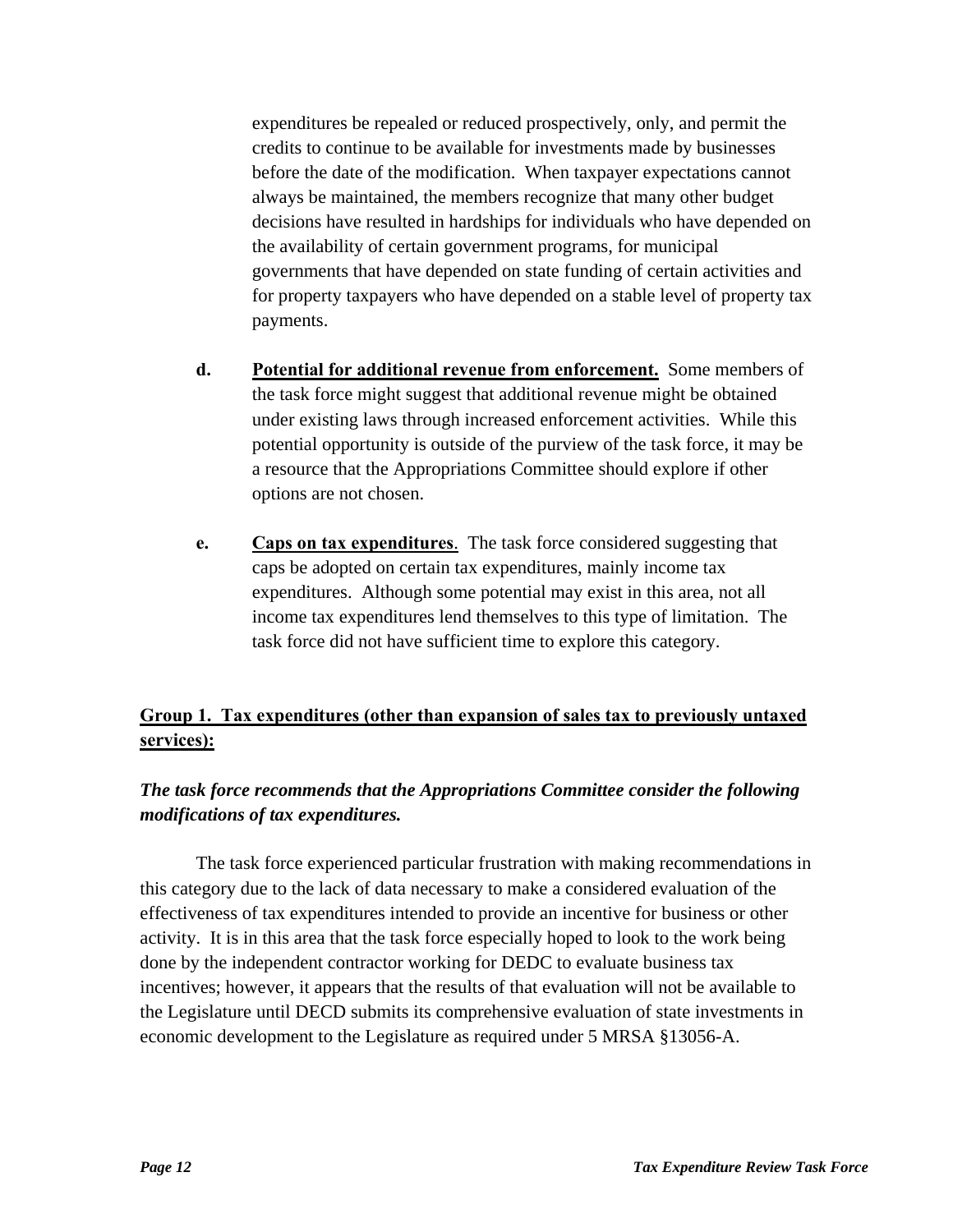While the task force does not want to discourage business investment in the state, the members recognize that all sectors of the economy are suffering in the current economic environment and that cuts in state support must be apportioned, in some part to all sectors.

The following recommendations are presented in order of priority as ranked by members of the task force.

## *1. Amend the income tax law to provide nonconformity with federal income tax election of LIFO inventory accounting (\$10M)*

Information provided to the Task Force indicates that oil and gas companies are the primary beneficiaries of this accounting rule, regarded unacceptable outside the United States, that allows them to deduct the most recent (and therefore expensive) commodity purchases to determine their corporate income tax liability. The savings indicated is based on an estimate of how national data applies in Maine.

Under federal income tax law (incorporated into Maine income tax law) businesses may choose between different methods of writing off the cost of inventories against income. Federal law permits the use of LIFO (last-in-first-out) accounting to businesses that choose that method under appropriate circumstances. This option reduces income taxes for the business below what they might pay using other accounting methods. It is reportedly of value to a relatively small number of businesses.

This proposal would deprive businesses in Maine of the option to use LIFO accounting methods and result in additional income tax revenue resulting from the requirement to update the cost of inventory to meet new requirements.

## *2. Use funds in the Tax Relief Fund (\$4M)*

While the revenue in the Tax Relief Fund is not technically a "tax expenditure" it does constitute a portion of the unappropriated surplus of General Fund revenue collected in fiscal year 2012-13. $^9$  Current law requires that 20% of that surplus be transferred to the Tax Relief Fund to be used eventually to reduce income tax rates.<sup>10</sup> The Tax Relief Fund currently contains approximately \$4,000,000.

 9 5 MRSA §1536, subsection 1.

<sup>10 5</sup> MRSA §1518-A.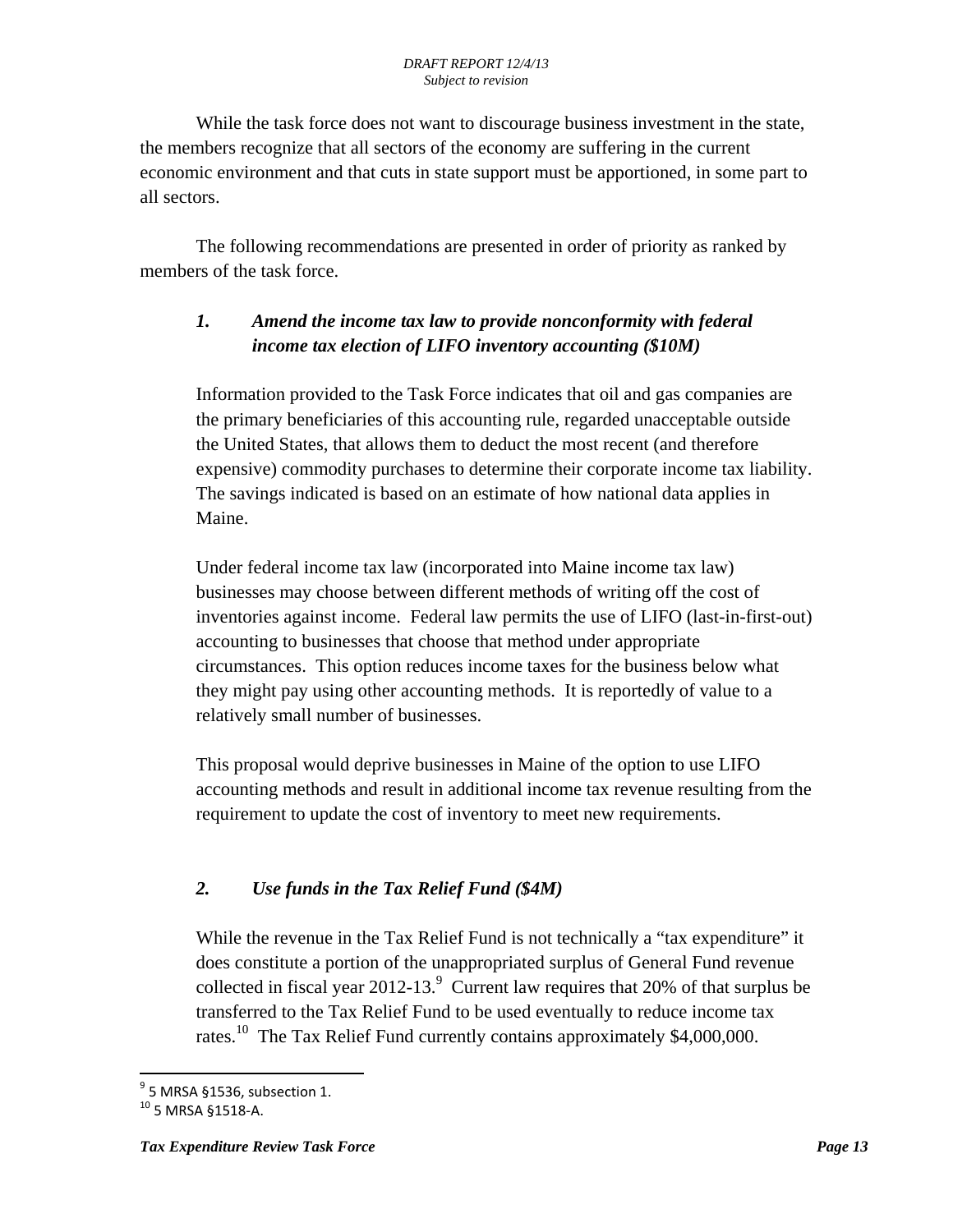This option would use the surplus revenues in the Tax Relief Fund to help restore state municipal revenue sharing. This choice would be preferable to the repeal of any tax expenditure in that it helps alleviate the burden on the property tax without any taxpayer being required to pay additional taxes.

## *3. Amend the BETR program to provide that property first placed in service on or after April 1, 2014 at a retail sales facility not be eligible for reimbursement of property taxes. (\$1M to \$3M)*

The Business Equipment Tax Reimbursement (BETR) program reimburses businesses for eligible personal property placed in service after April 1, 1995 in a qualified business activity. The Business Equipment Tax Exemption (BETE) program replaced most BETR reimbursement for new property with a property tax exemption for eligible property placed in service on or after April 1, 2008. The BETE program does not exempt property located at a retail sales facility; however, eligible property placed in service at a retail sales facility after April 1, 2008 may continue to be eligible for reimbursement under BETR if not located at a retail sales facility larger than 100,000 square feet. While technically not a tax expenditure, the BETR and BETE costs are treated for budget purposes as revenue adjustments and funded by a transfer from General Fund revenues rather than by a General Fund appropriation.

The BETR/BETE programs are generally identified as programs provided to encourage capital investment in the state. Many observers believe that investments in retail activity depends more on customer demand than tax incentives and that state support for investment in retail businesses is not warranted.

The savings attributable to this recommendation need further refinement.

## *4. Explore sales tax modifications on: a. Treatment of the taxation of sales of lodging through online travel companies*

This option is not a tax expenditure included in the MRS tax expenditure report; however, it is a provision of Maine sales tax law that results in reduced sales tax revenue.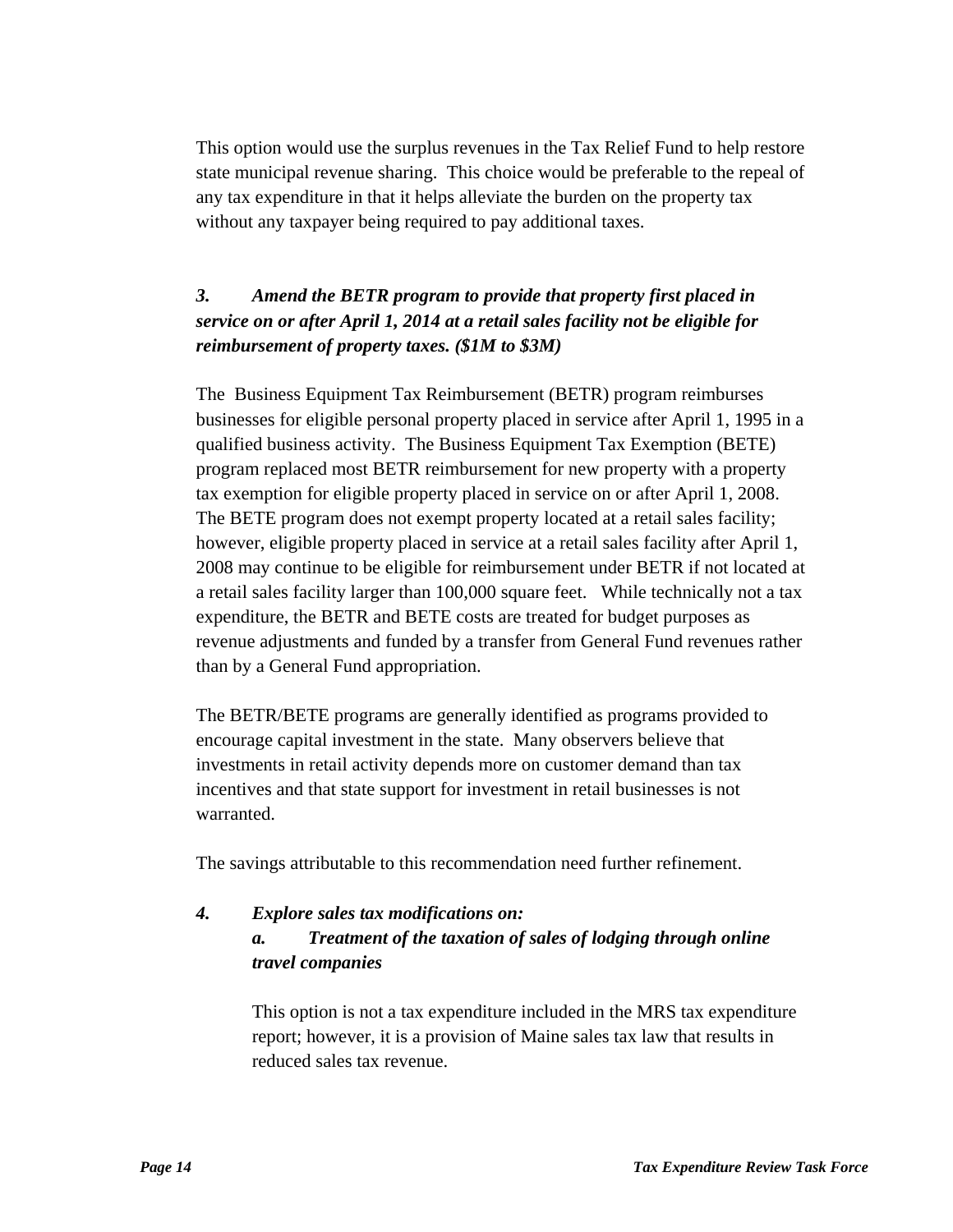Travelers wishing to spend time in Maine frequently book lodging through online travel companies such as Travelocity and Expedia. The online travel companies typically contract with the operator of the lodging for the use of rooms and then sell the rooms online to travelers at a higher price than the travel company paid the lodging operator. Under current Maine law, the taxable sale is considered to be the sale from the lodging operator to the online travel company and the taxable sales price is the lower price charged by the lodging operator to the travel company rather than the price paid by the traveler to the travel company.

This proposal would change the law to provide that the retail sale is the sale to the traveler and calculate sales tax based on the higher price paid by the traveler. Other states are also pursuing this type of treatment of the sale. In fact, New Hampshire's Attorney General has filed a law suit alleging that online travel companies are required under New Hampshire law to collect the higher level of sales tax.<sup>11</sup> And

## *b. Treatment of sales of online digital streaming of video and audio media*

Maine's sales tax law applies to the sale of tangible personal property (with exemptions and exclusions) and to specified services. Tangible personal property covered under the sales tax includes non-custom computer software but does not include other digital products. The parallel service provider tax imposes a sales tax on the sale of other specified services including the rental of video and audio media but does not include streamed delivery of those products.

This proposal would amend Maine law to provide that online streaming of video and audio content would be subject to taxation in the same manner as rental of video and audio media under the service provider tax.

## *5. Cap the historic rehabilitation income tax credit at \$5M in fiscal year 2015 (\$2.9M)*

Maine law provides a refundable income tax credit equal to 25% of certified qualified rehabilitation expenditures, as defined under the Internal Revenue Code, for which a federal income tax credit is available for rehabilitation of a certified

 $\overline{\phantom{a}}$  $11$  State Tax Notes, November 11, 2013, p. 345.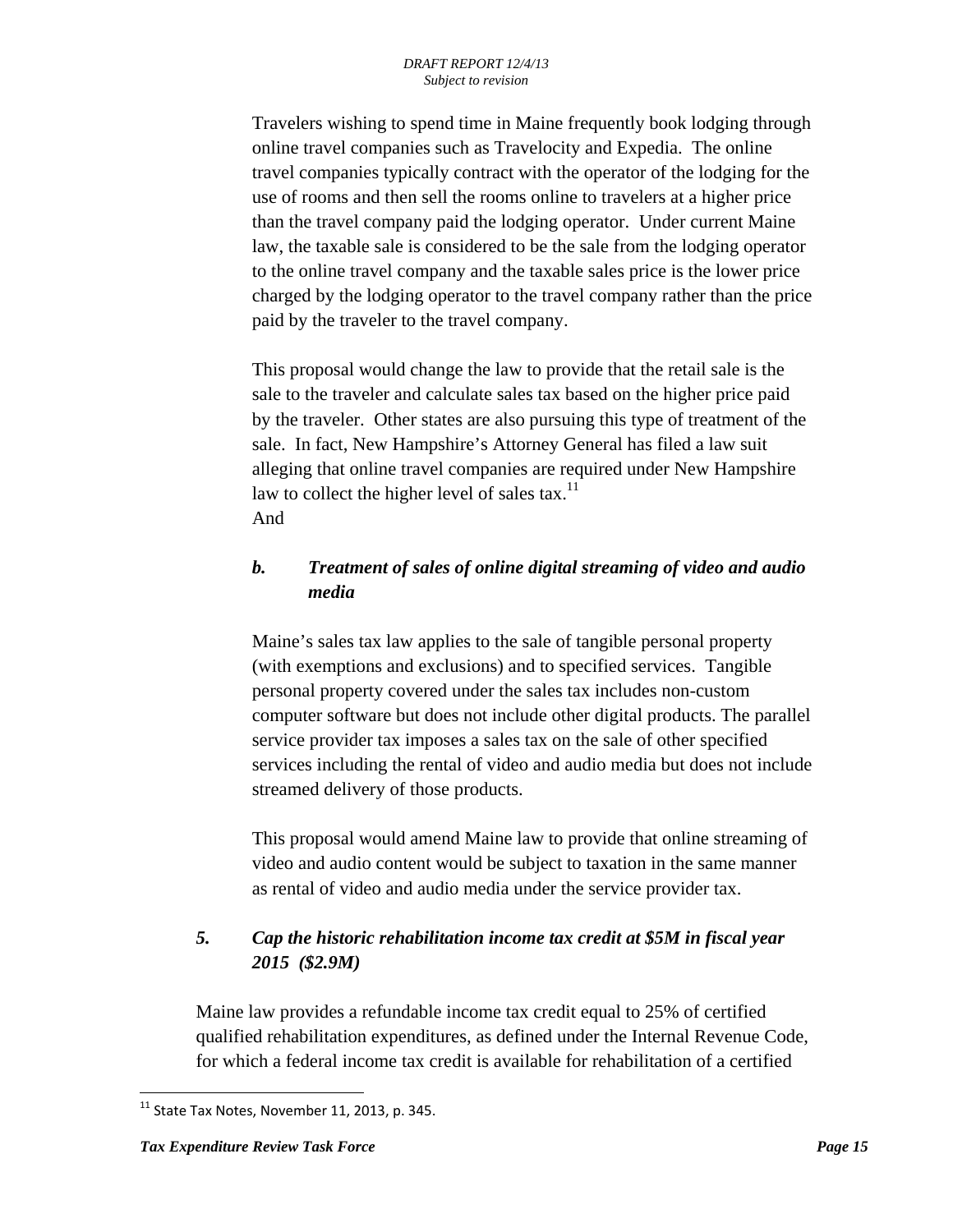historic structure located in the state. The credit is increased to 30% for certified affordable housing projects. The credit may not exceed \$5,000,000 per project and must be taken over four years. $^{12}$ 

 Maine Revenue Services estimates that the amount of revenue lost as a result of this exemption will be \$7,900,000 in fiscal year 2014-15. This recommendation would provide that the total amount of the credit be capped at \$5,000,000 in that fiscal year. If the total of credits claimed for that year exceeds \$5,000,000 each credit would be prorated to maintain the permitted level of revenue loss. Further review of this program should be done to evaluate the effectiveness of the credit, its recent growth and its impact on employment, housing and property taxes.

## *6. Restore the original 12-year eligibility term under the BETR program*

 When the BETR program was originally enacted in 1995, eligibility for reimbursement of property taxes on eligible business property was limited to 12 years. When the Business Equipment Tax Exemption (BETE) program (with no eligibility term limitation) was enacted in 2006 to replace BETR, it applied to property newly placed in service. To alleviate the disparity between the two programs, the legislation removed the 12 year restriction on property that remained under the BETR program and phased down the percentage of reimbursement to 50% by the  $17<sup>th</sup>$  year the property is in service. Property remaining under the BETR program is property placed in service before April 1, 2008 and eligible property located at a retail sales facility that does not exceed 100,000 square feet of interior customer selling space regardless of when placed in service.

 This option would provide that BETR eligibility return to the original 12 year limitation.

## *7. Eliminate the Pine Tree Development Zone income tax credit for future entrants to the Pine Tree Zone program (\$3.3M)*

The Pine Tree Development Zone credit provides an income tax credit for a qualified Pine Tree Development Zone business equal to 100% of the income tax that would otherwise be due in the first 5 years of qualified business activity and,

 $\overline{\phantom{a}}$ 

<sup>&</sup>lt;sup>12</sup> 36 MRSA §5219-BB. The credit is also allowable against the insurance premium tax, 36 MRSA §2534.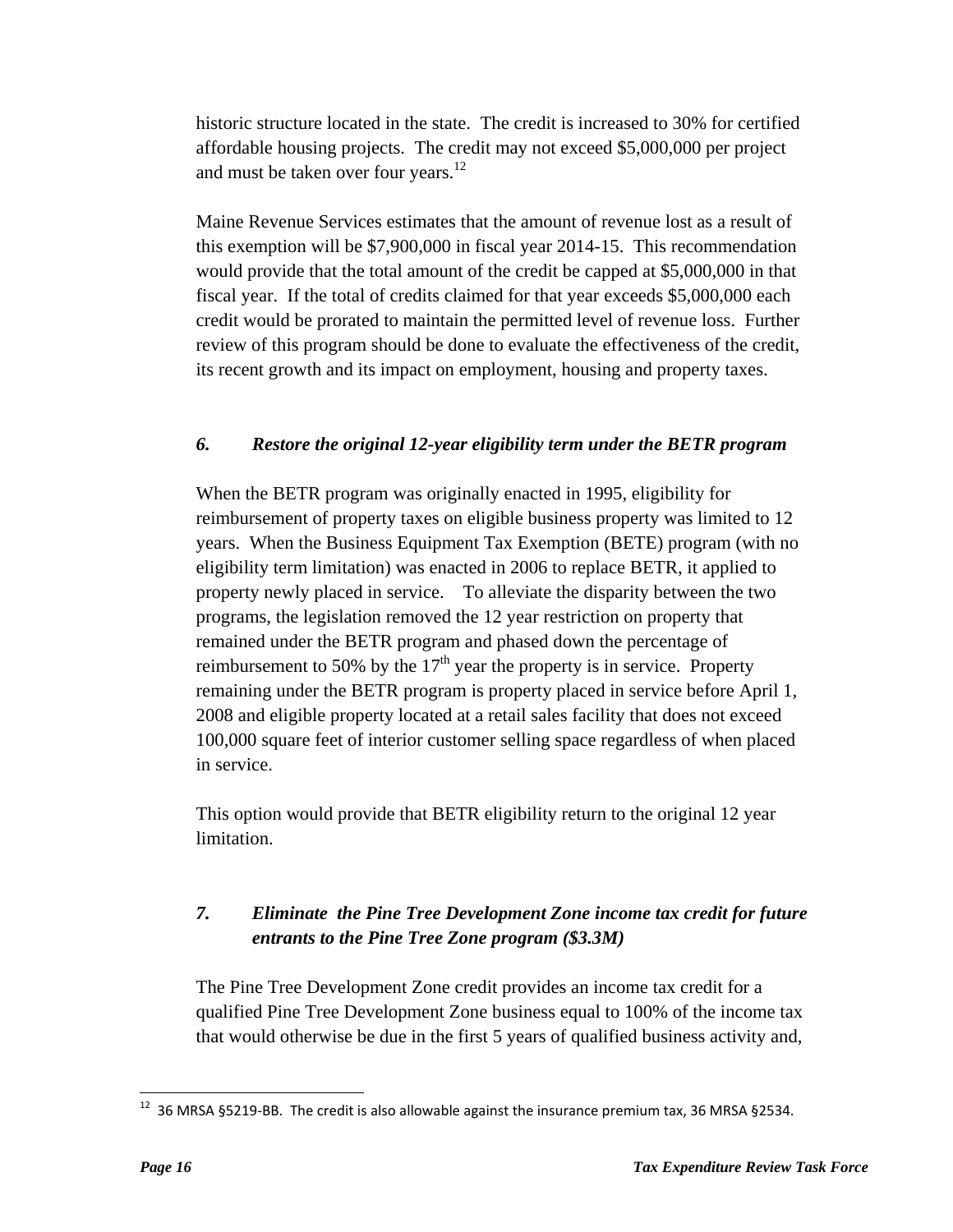for qualified businesses located in high unemployment areas, 50% of the income tax otherwise due in years 6 through 10 of business activity.

The task force recommends that the income tax credit for Pine Tree Development Zone businesses that qualify after July 1, 2014 be repealed or reduced unless it can be demonstrated that such action will be detrimental to the Maine economy.

## *8. Eliminate certain research and technology income tax credits*

- *Research expense credit (\$0.8M)*
- *Supercredit for substantially increased research and development (\$4.0M)*
- *High-technology investment tax credit (\$1.0M)*

Some members of the task force recommend that these income tax credits may be good subjects for repeal or modification. The task force recognizes that the activities subsidized by these credits are among the most desirable for the state to acquire; however, the subsidized activities are also generally eligible for federal income tax credits and other subsidies that may lessen the impact of the income tax credits. Given the lack of available data the task force is unable to determine the efficacy of these credits in attracting new research and development activity. Further analysis is warranted, and additional information may become available after the report of DECD in February 2014. Committee members wanted to clarify that all credit carry-forwards should be permitted as allowed under current law. The repeal or modification would apply to new expenditures made after the effective date of the legislation.

## *9. Change treatment under the sales tax of certain vending machine sales from wholesale to retail level application. (\$0.4)*

 Maine sales tax law provides that food and drinks sold through vending machines by persons who derive more than 50% of their gross receipts from vending machine sales are taxed at the wholesale price rather than the price charged at the vending machine.<sup>13</sup>

 Maine Revenue Services estimates that the amount of revenue loss as a result of this treatment will be \$442,955 in fiscal year 2014-15. This recommendation

 $\overline{\phantom{a}}$  $^{13}$  36 MRSA §1752, subsection 11, paragraph A and §1760, subsection 34.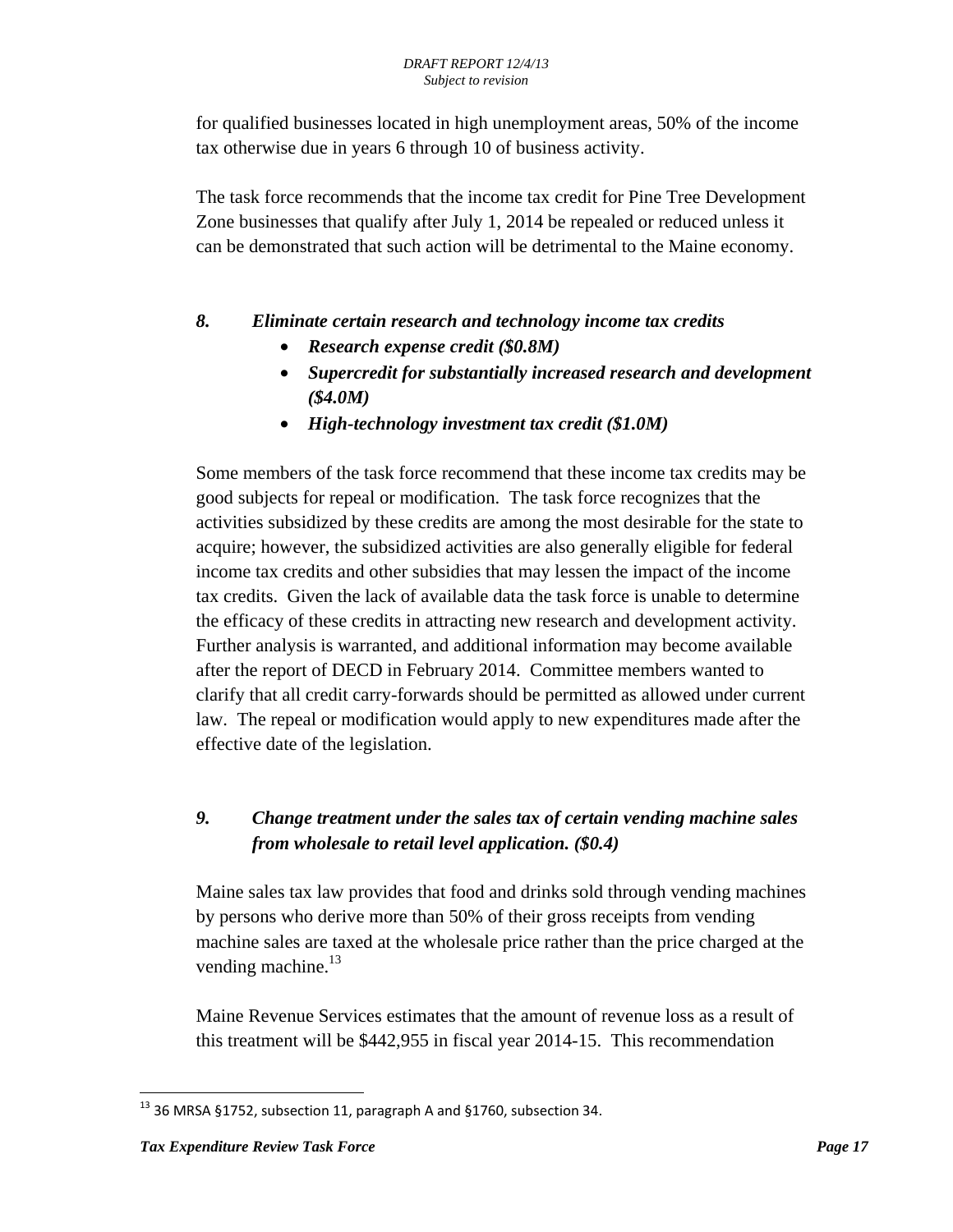would provide that these sales be taxed at the price charged at the vending machine as are other vending machine sales.

## *10. Reduce ETIF reimbursements by 20% in fiscal year 2014-15(\$1.5M)*

 The Employment Tax Increment Financing program (ETIF) provides payments to employers who hire five or more employees who are provided group health insurance and a qualified retirement program and are paid more than the average per capita income for the county in which the job is located. The payment to the employer is a percentage of withholding taxes withheld by the employer for the eligible employees and paid to the State. The payment lasts for 10 years and is 30%, 50% or 75% depending on the unemployment rate in the labor market where the job is located or 80% for qualified Pine Tree Zone employees.

 This option would provide that payments to employers in fiscal year 2014-15 be reduced 20% in a similar manner to reductions in the BETR program during that year under current law.

## 11**. Amend the income tax law to cap the credit for educational opportunity at 2014 levels (\$1.7M)**

 Maine law provides an income tax credit for certain educational loan payments for Maine residents who earn an associate or bachelor's degree from a Maine college or university and who subsequently live, work and pay taxes in Maine. An employer who repays loans for an eligible employee may also claim the credit. Beginning in 2013 the individual credit is refundable for a person whose degree is in science, technology, engineering or mathematics.<sup>14</sup>

 Maine Revenue Services estimates that the revenue loss from this credit will be \$3,530,000 in fiscal year 2013-14 and \$5,210,000 in fiscal year 2014-15. This option would provide that the total revenue loss for this credit for fiscal year 2014-15 be capped at the revenue loss in 2013-14 with each eligible individual's credit being prorated to achieve the necessary savings.

## *12. Reduce hiding or sheltering of income from taxation through use of "tax havens"*

 $\overline{\phantom{a}}$ 

<sup>14 36</sup> MRSA §5217-D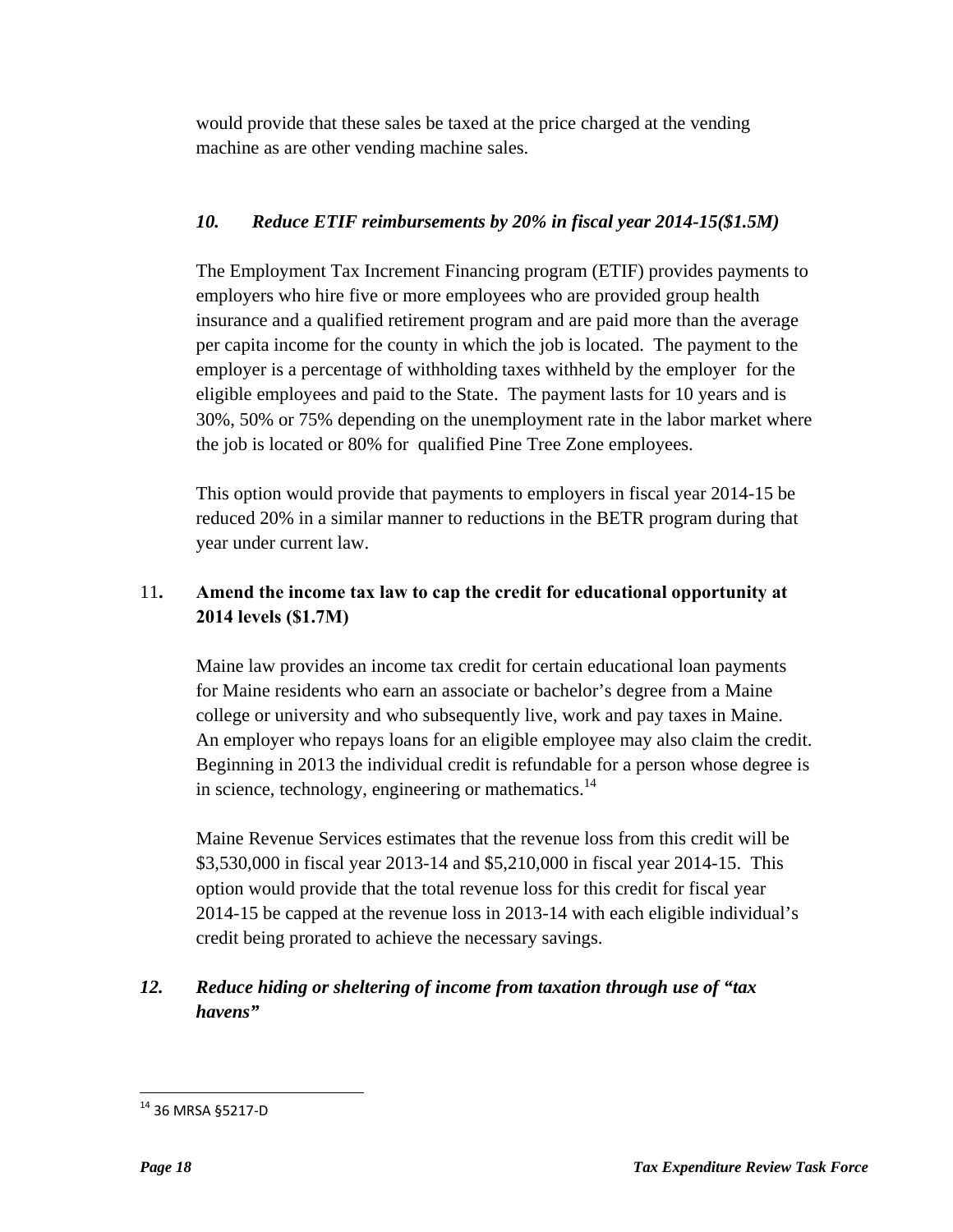The income of multistate and international corporations that do business in Maine is apportioned according to a formula that determines the portion of a corporation's income that may be taxed in a given jurisdiction. When a corporation has international activities, states generally apply a formula that takes into consideration either worldwide activities or United States-only activities (water's edge apportionment). Maine is a water's edge apportionment state. Because water's edge states do not consider income attributable to a foreign jurisdiction, some corporations are able to arrange their activities in a way that locates as much income as possible in foreign jurisdictions with little or no income tax (sometimes referred to as tax havens.)

Some other water's edge apportionment states, notable Montana and Oregon are attempting to limit the ability of corporations to hide or shelter income in offshore jurisdictions by providing that income in certain countries most identified as tax havens must be included in the state's apportionment formula. This proposal would add Maine to those states.

## **C. Additional recommendations regarding expansion of the sales tax to certain services**

 The Task Force spent a significant amount of time exploring the expansion of sales tax to categories of services identified as tax expenditures in the MRS State Tax Expenditure Report. There was disagreement among members of the Task Force as to whether the expansion of sales tax to previously untaxed categories of services constitutes a tax increase or the elimination of tax preferences. Many members believe that regardless of how the recommendations are characterized the expansion of the sales tax to these services is the least harmful way to alleviate cuts to state municipal revenue sharing and protect Maine's most vulnerable residents and the overall economy.

 Some members believe expansion of the sales tax to currently untaxed services is outside the direction given to the Task Force or should be considered only in the context of comprehensive tax reform. There was opposition to repealing sales tax exemptions to achieve the \$40,000,000 savings in light of the recent budget and its impact on property taxes and sales taxes. Opponents of a sales tax expansion felt it was more balanced to focus on spending on tax incentives and tax credits.

 While the supporters of the expansions identified in this section recognize that such expansions may not be popular, they believe strongly that worthwhile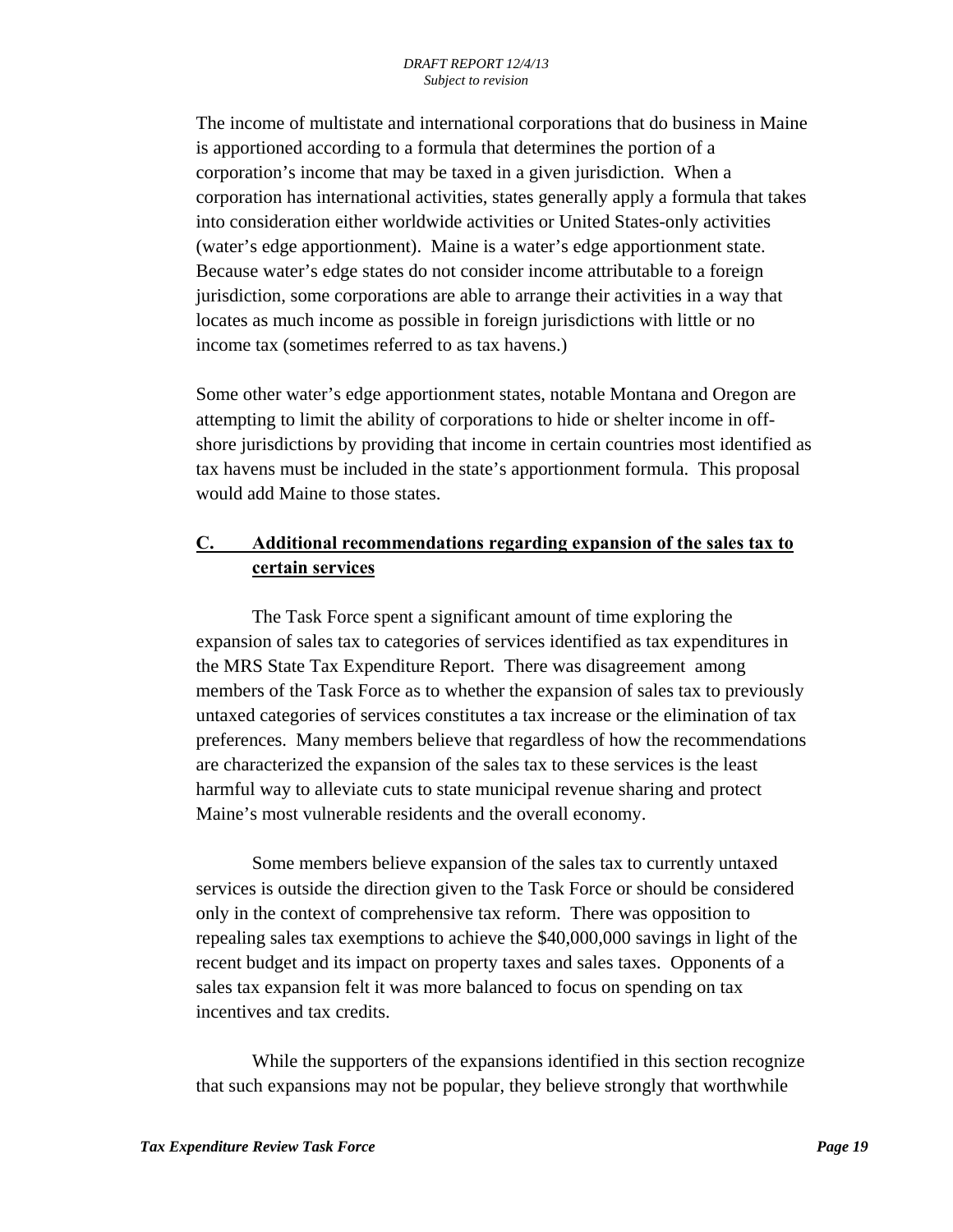options should not be abandoned because there may be opposition. They believe that these recommendations should be available for consideration by the Appropriations Committee in designing legislation to preserve state-municipal revenue sharing.

## **1. Amusement, recreation and entertainment services (as envisioned under LD 1496) (\$22.6M)**

 In addition to the options recommended in section V.B. above, many members of the Task Force support expanding the sales tax to this category of services that has traditionally not been taxed in Maine. The members of the Task Force supporting this recommendation do so because these services are largely discretionary expenditures that are commonly subject to sales tax in other states and this category involves primarily discretionary spending and is likely more progressive in that higher income individuals are more likely to engage in more costly activities. This category is also highly exportable due to the large number of nonresidents who vacation in Maine.

### **2. Other service expansion areas**

 There is also both support and opposition from some members of the Task Force for expansion of the sales tax to the following categories of previously untaxed services:

- A. Basic cable and satellite TV services (\$4.4M)
- B. Certain personal care services (\$22M)
- C. Transportation (limousine and courier services) (\$1.0).
- D. Certain financial, insurance and real estate services
	- i. Portfolio management and investment advice services (\$25.9M)
	- ii. Trust, fiduciary and custody services (\$2.3M)
	- iii. Other direct commissions (\$3.5M)

The Task Force did not have time to explore all of the categories of financial, insurance and real estate services; however, the three components under this category reflect areas where additional analysis in needed but may be appropriate items to consider.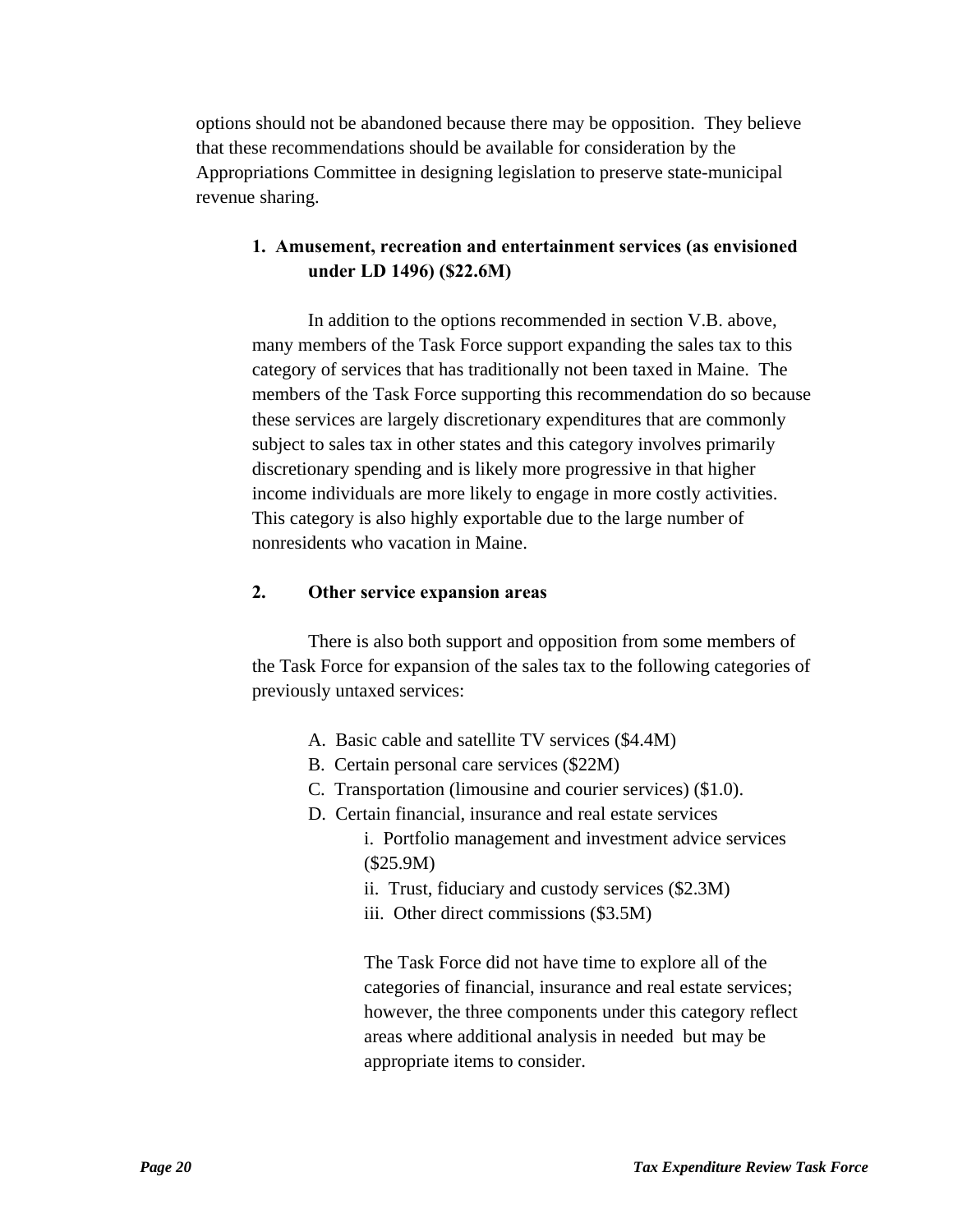#### *DRAFT REPORT 12/4/13 Subject to revision*

 Some members recommend a more in depth analysis of all of the categories of untaxed services in the MRS State Tax Expenditure Report to determine which may be characterized as discretionary spending with minimal impact on the most vulnerable, as having a high potential for exportability of the tax burden to nonresidents and which are items are commonly taxed in other states. As mentioned previously in this report, other members of the Task Force remain opposed to recommending repeal of sales tax exemptions

g:\taxcmte\eval tax incentives\ter 2013\12-11-13 final draft report.docx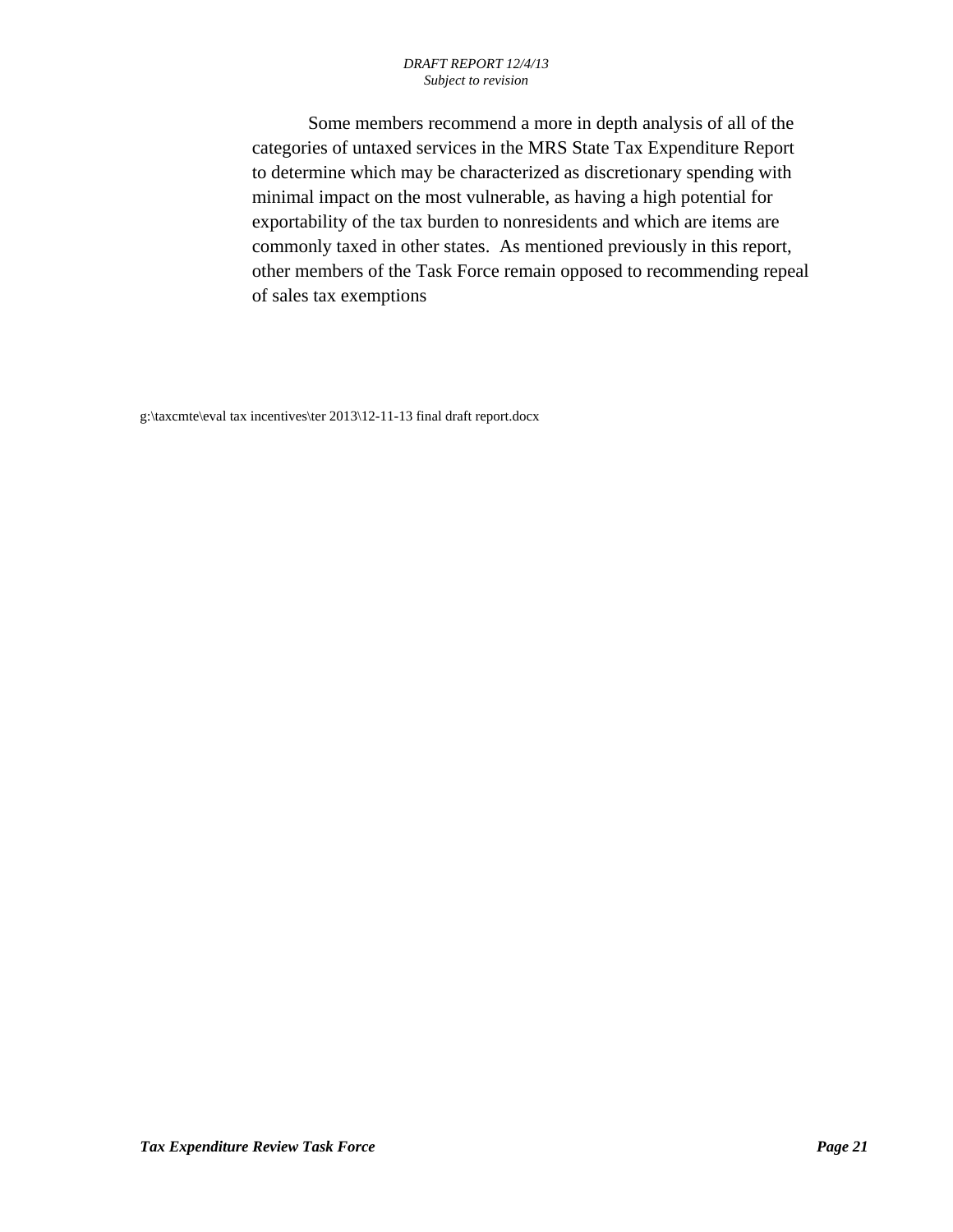#### APPENDIX A

#### **PUBLIC LAW 2013 CHAPTER 368**

#### **PART S**

**Sec. S-1. Tax Expenditure Review Task Force established.**  Notwithstanding Joint Rule 353, the Tax Expenditure Review Task Force, referred to in this Part as "the task force," is established.

**Sec. S-2. Task force membership.** The task force consists of 13 members as follows:

1. Six members appointed by the President of the Senate, including one Senator from each of the 2 parties holding the largest number of seats in the Legislature; 2 persons who are economists, tax experts or representatives of the business sector; a person who possesses expertise in the area of the state budget process; and a person who possesses expertise in the area of municipal budgeting and property taxes;

2. Six members appointed by the Speaker of the House, including one member of the House of Representatives from each of the 2 parties holding the largest number of seats in the Legislature; 2 persons who are economists, tax experts or representatives of the business sector; a person representing a business enterprise; and a person representing the general public; and

3. The Commissioner of Administrative and Financial Services or the commissioner's designee.

The President of the Senate and the Speaker of the House shall coordinate their appointments to avoid duplication.

**Sec. S-3. Chairs.** The first-named member of the Senate is the Senate chair and the first-named member of the House of Representatives is the House chair of the task force.

**Sec. S-4. Appointments; convening; meetings.** All appointments must be made no later than 30 days following the effective date of this Part. The appointing authorities shall notify the Executive Director of the Legislative Council when all appointments have been made. When the appointment of all members has been completed, the chairs shall call and convene the first meeting of the task force. If 30 days or more after the effective date of this Part a majority of but not all appointments have been made, the chairs may request authority and the Legislative Council may grant authority for the task force to meet and conduct its business. The task force may meet up to 6 times to conduct its business.

**Sec. S-5. Duties.** The task force shall:

1. Examine tax expenditures as defined in the Maine Revised Statutes, Title 36, section 199-A and evaluate specific tax expenditures that provide a direct benefit to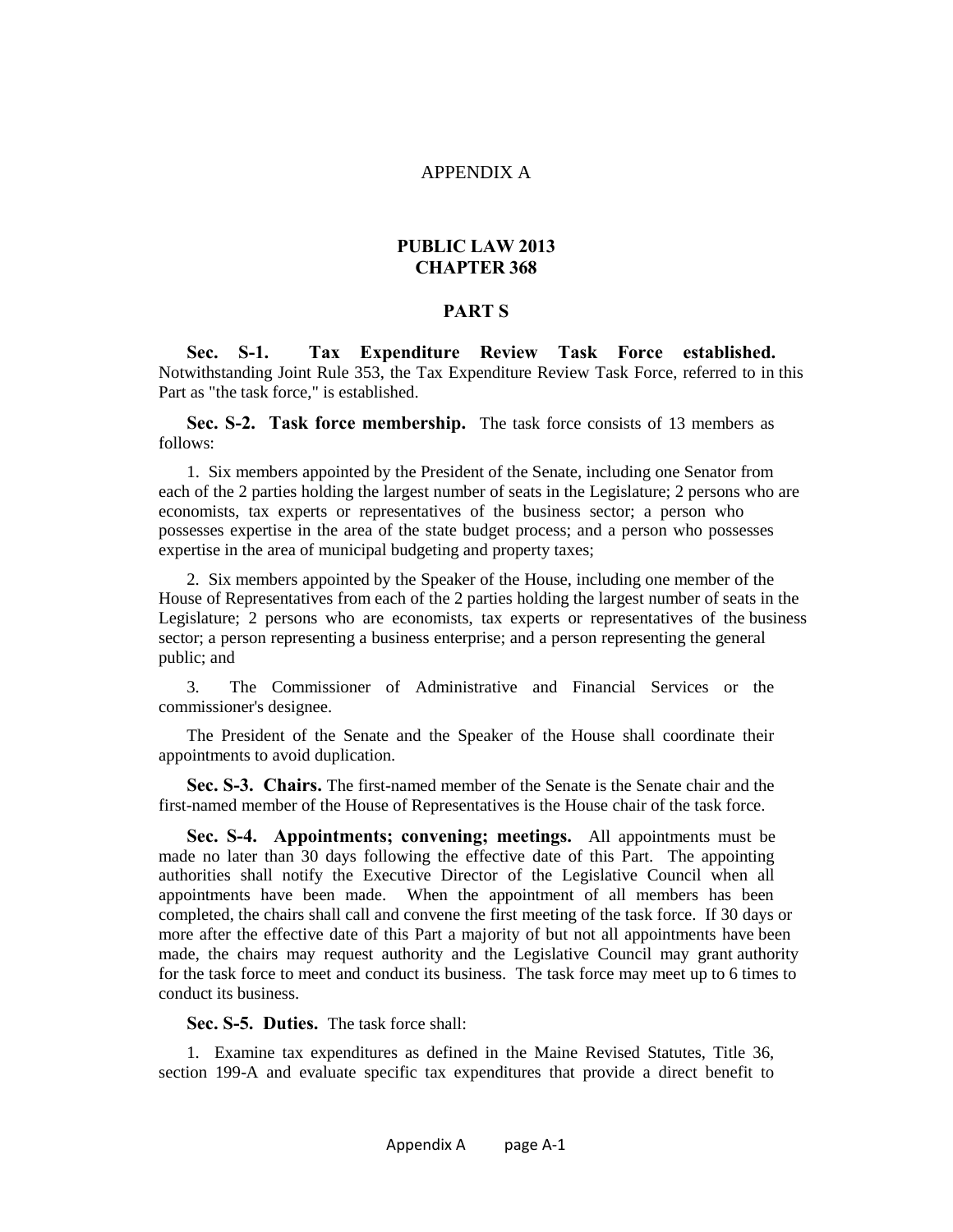business as a catalyst for economic growth or that exempt property from municipal taxation;

2. Review best practices and standardized criteria used by other states for measuring the effectiveness of tax expenditures;

3. Determine the purpose of each tax expenditure identified by the task force for evaluation and the data required to measure the economic impact of each tax expenditure, including, but not limited to, revenue loss compared to economic gain, jobs created or retained and administrative burden for taxpayers and the State;

4. Prioritize tax expenditures and give highest priority to those tax expenditures that reduce the tax burden on necessities of life, that avoid pyramiding of taxes or that are essential to Maine's economic growth and job creation;

5. Develop a process, including a time frame and criteria, for ongoing evaluation of tax expenditures that may include the establishment of an independent commission, tax expenditure budgets, tax expenditure caps and sunset reviews; and

6. Recommend the repeal or reduction of tax expenditures to achieve a savings of at least \$40,000,000.

**Sec. S-6. Staff assistance.** The Legislative Council shall provide necessary staffing services to the task force, including from the Office of Program Evaluation and Government Accountability and the Office of Fiscal and Program Review. The presiding officers shall request the assistance of the Department of Administrative and Financial Services, Maine Revenue Services in providing information and expertise to facilitate the work of the task force.

**Sec. S-7. Report.** By December 4, 2013, the task force shall submit a report that includes findings and recommendations, including any necessary implementing legislation, to the Joint Standing Committee on Appropriations and Financial Affairs. The Joint Standing Committee on Appropriations and Financial Affairs may submit a bill related to the report to the Second Regular Session of the 126th Legislature.

**Sec. S-8. Contingent reduction to municipal revenue sharing.**  Notwithstanding any provision of law to the contrary, if legislation pursuant to this Part is not enacted into law before July 1, 2014 that generates an increase in budgeted General Fund revenue of at least \$40,000,000 as estimated by the Office of Fiscal and Program Review, the amount transferred from the Local Government Fund to the General Fund under the Maine Revised Statutes, Title 30-A, section 5681, subsection 5-C in fiscal year 2014-15 is increased by \$40,000,000.

**Sec. S-9. Fiscal year 2013-14 year-end unappropriated surplus, 4th priority transfer.** The State Controller shall at the close of the fiscal year ending June 30, 2014, as the next priority after the transfers authorized pursuant to the Maine Revised Statutes, Title 5, sections 1507, 1511 and 1522 and after all required deductions of appropriations, budgeted financial commitments and adjustments considered necessary by the State Controller have been made, transfer from the available balance of the unappropriated surplus of the General Fund up to \$40,000,000 to the Local Government Fund by offsetting the amount of the reduction in that fund on a monthly basis pursuant to the Maine Revised Statutes, Title 30-A, section 5681, subsection 5-C.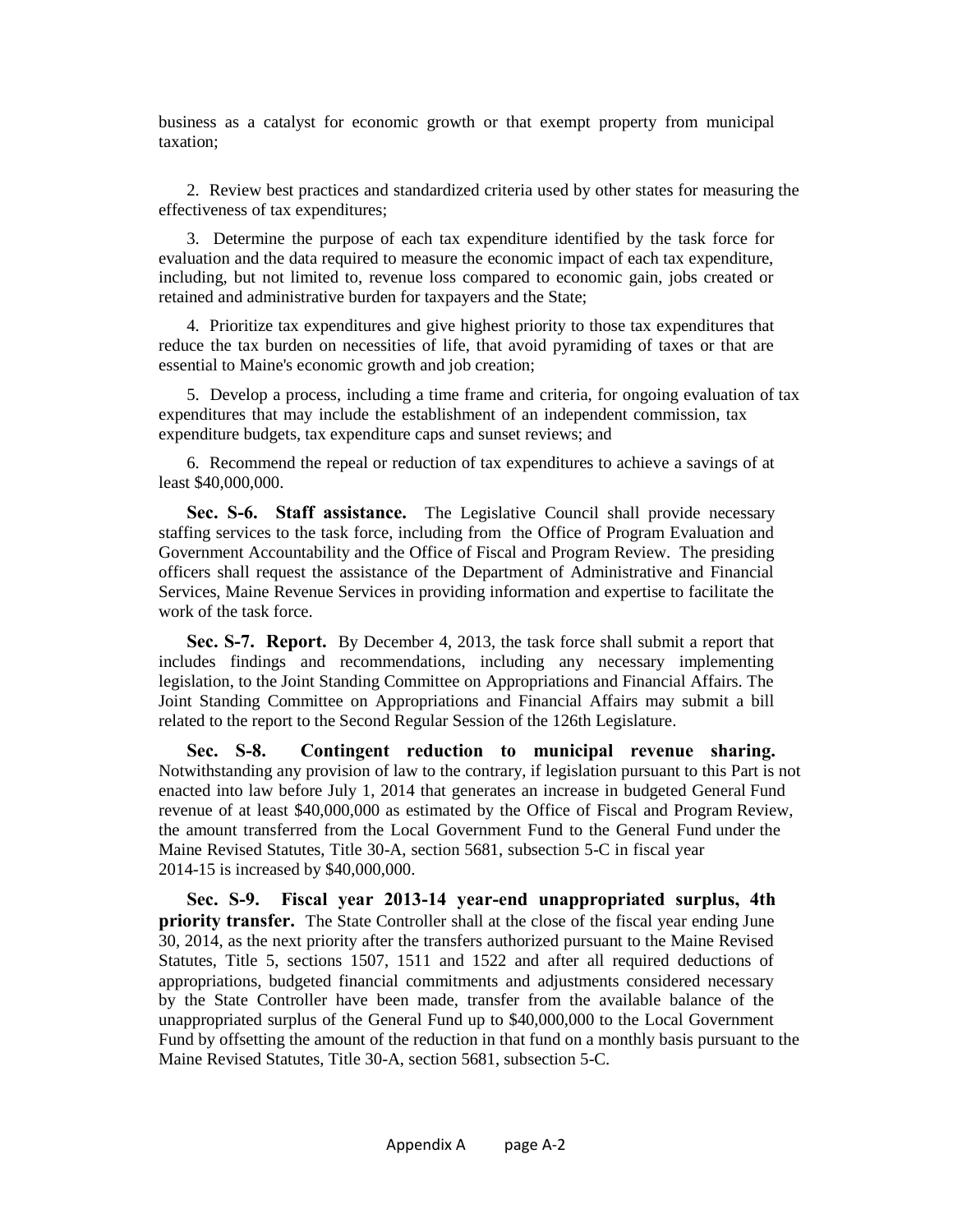### Appendix B

## **MEMBERS OF THE TASK FORCE**

#### **Appointments of the President of the Senate:**

| Sen. Anne Haskell, chair |
|--------------------------|
| Sen. Roger Katz          |
| Merrill Barter           |
| Geoffrey Baur            |
| Nelson Durgin            |
| Rvan Low                 |

Senate member Senate member Representing economists, tax experts or the business sector Representing economists, tax experts or the business sector Person with expertise in state budget process Ryan Low Person with expertise in state budget process

## **Appointments of the Speaker of the House:**

| Rep. Adam Goode, chair | House member                                                |
|------------------------|-------------------------------------------------------------|
| Rep. Donald Marean     | House member                                                |
| <b>Charles Lawton</b>  | Representing economists, tax experts or the business sector |
| Catherine Lee          | Representing a business enterprise                          |
| <b>Garrett Martin</b>  | Representing economists, tax experts or the business sector |
| Elizabeth Miller       | Representing the general public                             |

#### **Designee of the Commissioner of Administrative and Financial Services:**

Michael J. Allen Associate Commissioner of Tax Policy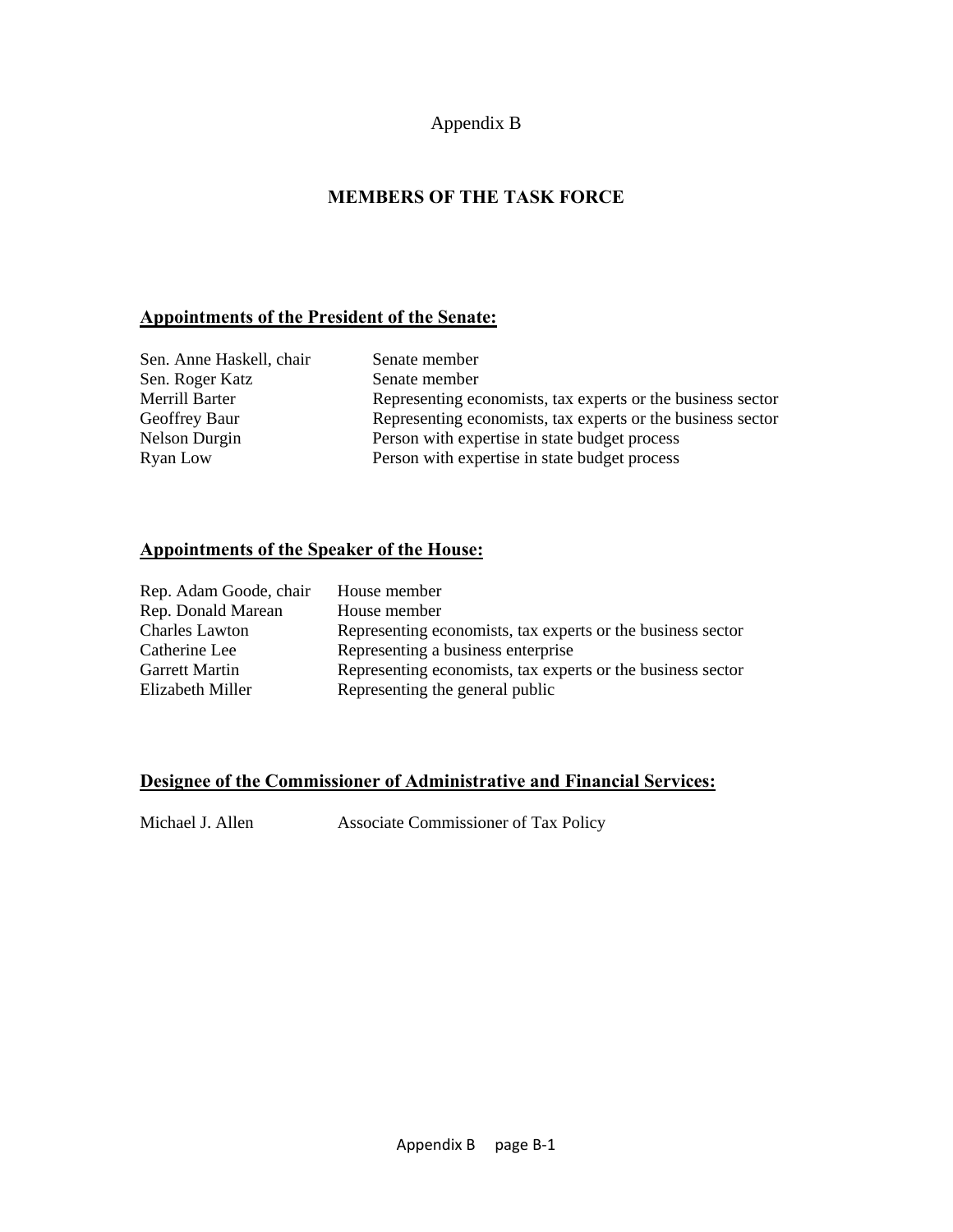## DRAFT PROCESS FOR ON-GOING REVIEW OF TAX EXPENDITURES BY THE MAINE LEGISLATURE

(Reflects ongoing discussions by Government Oversight Committee and the Tax Expenditure Review Task Force) OFPR/jsj 11/25/13 Subject to change

g:\taxcmte\eval tax incentives\ter 2013\goc -pew review chart.docx

|                 | GOC                                                                                                                                                                                                                               | <b>TAX</b>                                                     | <b>AFA</b> |
|-----------------|-----------------------------------------------------------------------------------------------------------------------------------------------------------------------------------------------------------------------------------|----------------------------------------------------------------|------------|
| Session 2014    | Determine resources needed to<br>conduct on-going review                                                                                                                                                                          |                                                                |            |
| Session 2014    |                                                                                                                                                                                                                                   | Authorizing legislation enacted                                |            |
| Interim 2014    | Develop 8-year rotating schedule for<br>review of tax expenditures<br>distinguishing between<br>1. program evaluation (OPEGA<br>review)<br>2. policy reviews (TAX review) and<br>3. de minimum provisions (not to be<br>reviewed) |                                                                |            |
|                 | Determine goals and metrics for<br>provisions subject to program<br>evaluation during cycle 1                                                                                                                                     |                                                                |            |
| January<br>2015 | OPEGA begins program evaluation<br>review cycle 1                                                                                                                                                                                 |                                                                |            |
| Interim 2015    | GOC determine goals and metrics for<br>provisions subject to program<br>evaluation during cycle 2<br>OPEGA provides info to Tax or other<br>policy Committee RE: policy review                                                    | TAX or other policy committee<br>begins policy review cycle 1. |            |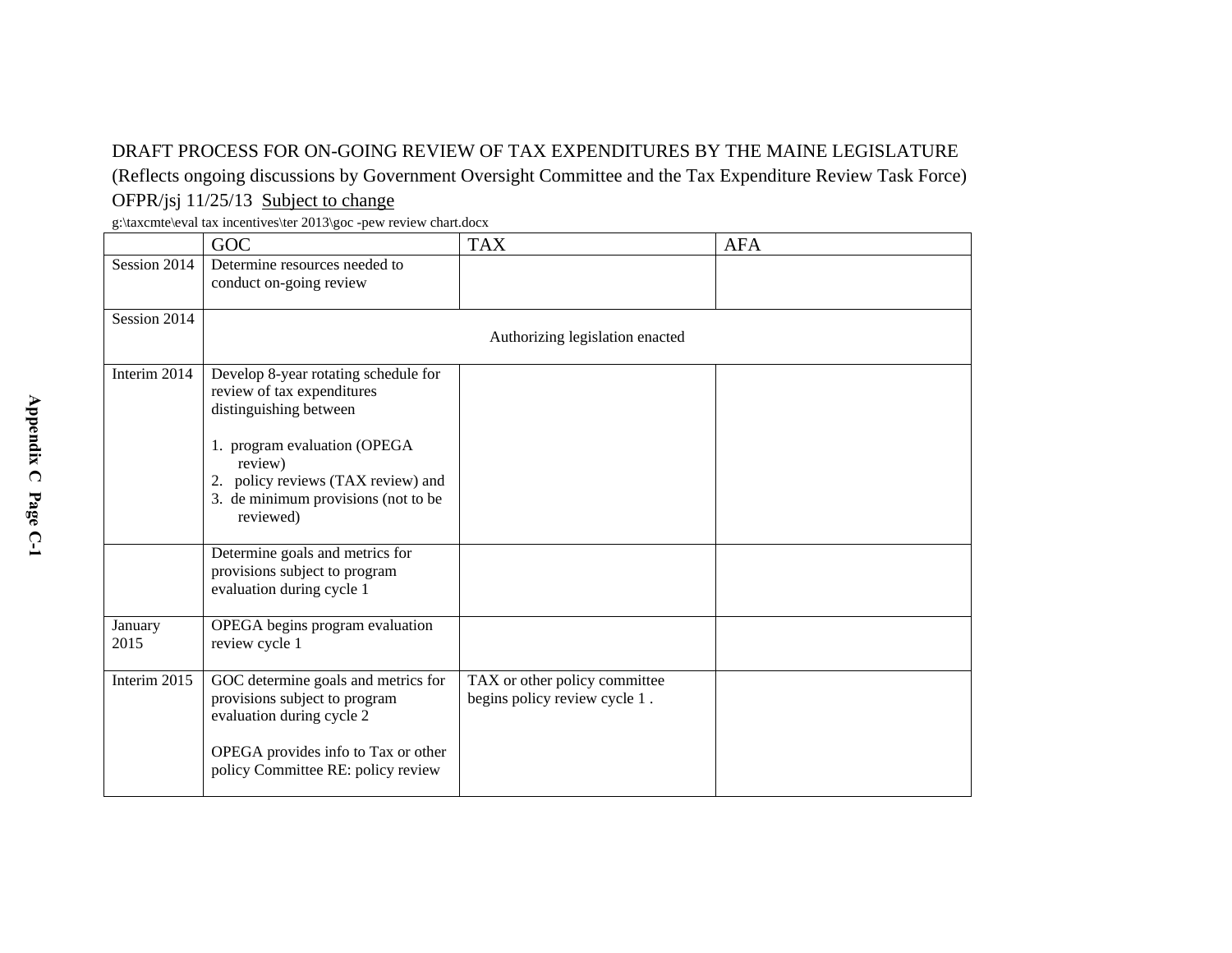|                  | GOC                                                                                                                                                                                                                                                                                                    | <b>TAX</b>                                                                                                                                                                                                     | <b>AFA</b>                                                        |
|------------------|--------------------------------------------------------------------------------------------------------------------------------------------------------------------------------------------------------------------------------------------------------------------------------------------------------|----------------------------------------------------------------------------------------------------------------------------------------------------------------------------------------------------------------|-------------------------------------------------------------------|
| December<br>2015 | OPEGA submits report on program<br>evaluation cycle 1 to GOC                                                                                                                                                                                                                                           | TAX or other policy committee<br>submits report on policy review cycle<br>1 to Legislature.                                                                                                                    |                                                                   |
|                  |                                                                                                                                                                                                                                                                                                        | May submit bill to Legislature                                                                                                                                                                                 |                                                                   |
| January<br>2016  | GOC begins review of OPEGA<br>program evaluation cycle 1 report<br>OPEGA begins program evaluation<br>review cycle 2                                                                                                                                                                                   |                                                                                                                                                                                                                | Legislature considers any legislation resulting from 2015 reviews |
| Interim 2016     | GOC submits results of program<br>evaluation review cycle 1 review to<br>TAX and other relevant policy<br>committees<br>GOC determine goals and metrics for<br>provisions subject to program<br>evaluation during cycle 3<br>OPEGA provides info to Tax or other<br>policy Committee RE: policy review | TAX or other policy committee<br>begins policy review cycle 2 report.<br>TAX begins review of GOC<br>recommendations on cycle 1 program<br>evaluation recommendations                                          |                                                                   |
| December<br>2016 | OPEGA submits report on program<br>evaluation review cycle 2 to GOC                                                                                                                                                                                                                                    | TAX or other policy committee<br>submits report on policy review cycle<br>2 to Legislature.<br>TAX submits report on program<br>evaluation review cycle 1 to<br>Legislature.<br>May submit bill to Legislature |                                                                   |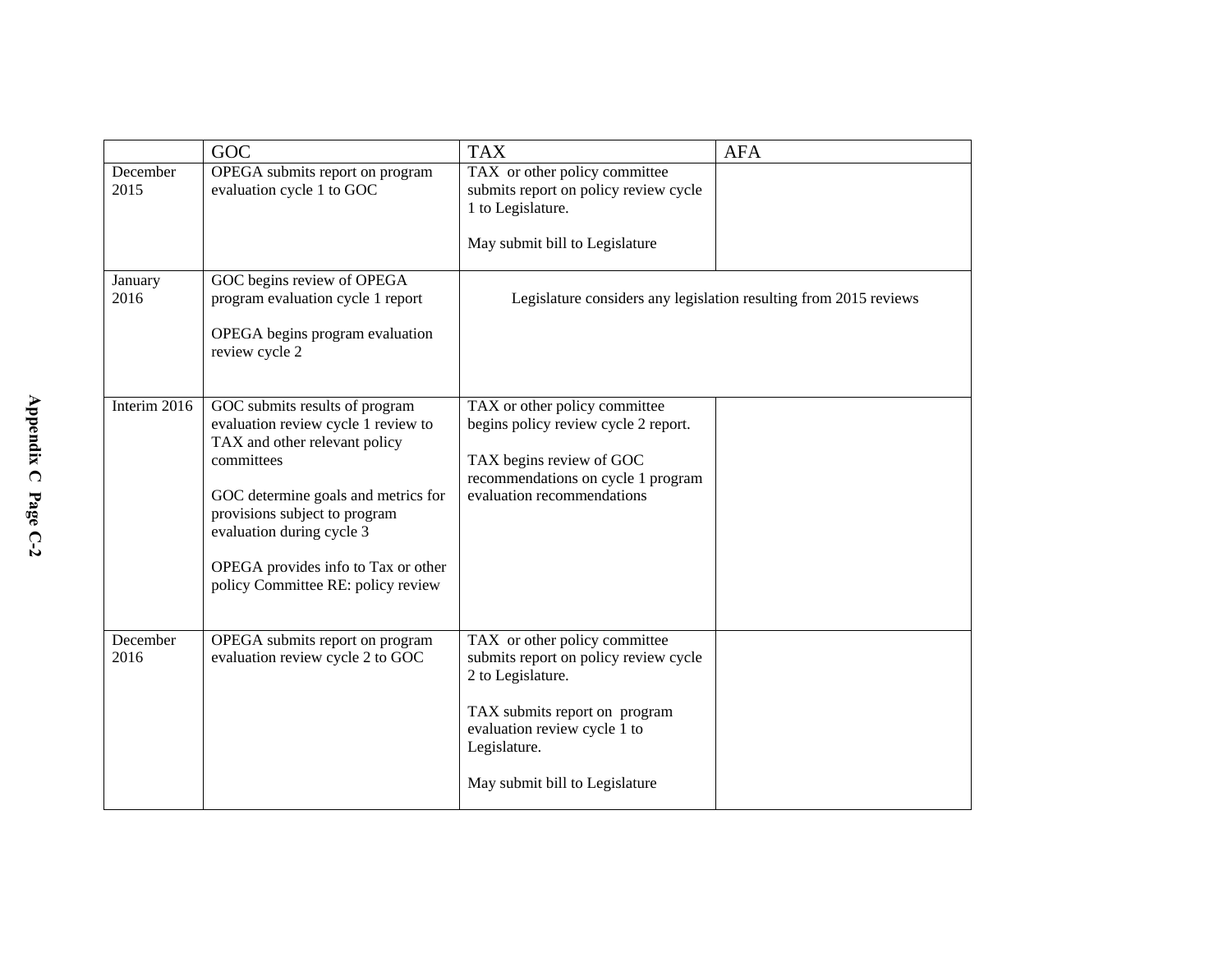|                  | GOC                                                                                                                                                                                                                                                                                                              | <b>TAX</b>                                                                                                                                                                                                     | <b>AFA</b>                                                                                                                                                  |
|------------------|------------------------------------------------------------------------------------------------------------------------------------------------------------------------------------------------------------------------------------------------------------------------------------------------------------------|----------------------------------------------------------------------------------------------------------------------------------------------------------------------------------------------------------------|-------------------------------------------------------------------------------------------------------------------------------------------------------------|
| January<br>2017  | GOC begins review of OPEGA<br>program evaluation review cycle 2<br>report<br>OPEGA begins program evaluation<br>review cycle 3                                                                                                                                                                                   |                                                                                                                                                                                                                | AFA considers results of GOC and<br>TAX reviews during preceding<br>biennium as part of the biennial<br>budget process consideration of tax<br>expenditures |
| Session 2017     |                                                                                                                                                                                                                                                                                                                  | Legislature considers any legislation resulting from 2016 reviews                                                                                                                                              |                                                                                                                                                             |
| Interim 2017     | GOC submits results of program<br>evaluation review cycle 2 review to<br>TAX and other relevant policy<br>committees<br>GOC determine goals and metrics for<br>provisions subject to program<br>evaluation during next 2-year cycle<br>OPEGA provides info to Tax or other<br>policy Committee RE: policy review | TAX or other policy committee<br>begins policy review cycle 3 report.<br>TAX begins review of GOC<br>recommendations on cycle 2 program<br>evaluation recommendations                                          |                                                                                                                                                             |
| December<br>2017 | OPEGA submits report on program<br>evaluation review cycle 3 to GOC                                                                                                                                                                                                                                              | TAX or other policy committee<br>submits report on policy review cycle<br>3 to Legislature.<br>TAX submits report on program<br>evaluation review cycle 2 to<br>Legislature.<br>May submit bill to Legislature |                                                                                                                                                             |